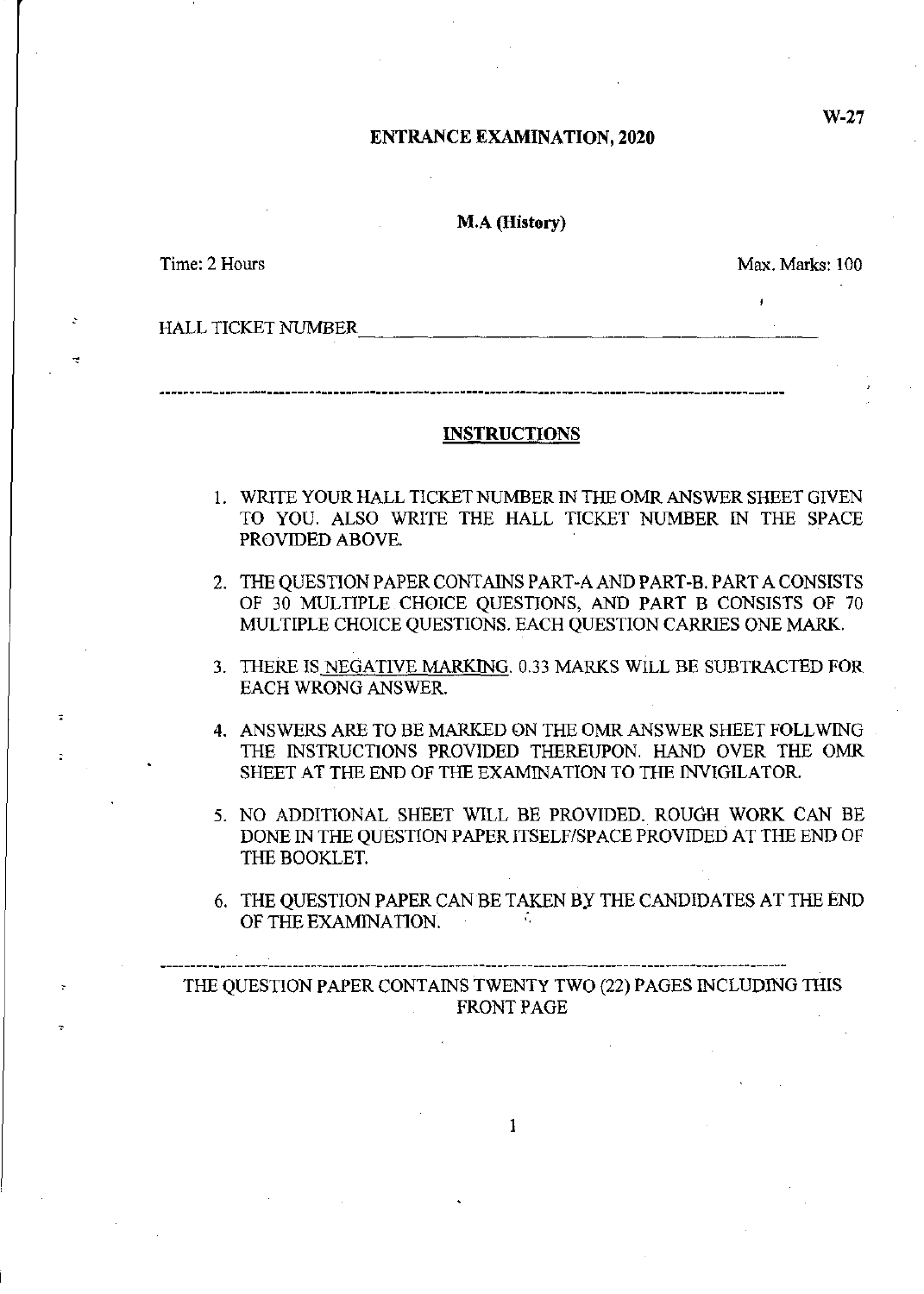## w-27

#### PART-A: COMPREHENSION TEST

#### Part A; Section I

#### Please carefully read the passage below and answer the questions from 1 to 15

As scientific discoveries led more people to doubt religious authority that was based on faith alone, points of tension not surprisingly continued to emerge between science and religion. This was particularly the case with the Catholic and Orthodox Churches. There seemed to be a close association between Protestant countries and advances in science, given the precocious role of England and, to a lesser extent, the Netherlands in the emergence of a culture of science. This contributed to the debate over whether Protestantism itself was more conducive to scientific inquiry.

Theological concerns still dominated the curricula at most universities, despite the role of science at the University of Padua, and the University of Cambridge, where by the 1690s both Newton's theories and those of Descartes were taught. Universities contributed relatively little to the diffusion of the scientific method. During the seventeenth century as a whole, their emolments declined as the European population stagnated. In Catholic countries, canon law, and in Protestant states, civil law predominated in universities, which trained Church and state officials, respectively. The number of German universities more than doubled to about forty during the seventeenth century. The impetus for their creation came from Lutheranism and Calvinism, however, not from an interest in science.

Catholic universities continued to be the most traditional. Following Descartes's death in 1650, the University of Paris, which had about 30,000 students and was the largest university on the continent, forbade a funeral oration for him. Almost three decades later, the archbishop of Paris declared that "in physics it is forbidden to deviate from the principles of the physics of Aristotle . . . and to attach oneself to the new doctrines of Descartes." The University of Paris continued to exclude the new philosophy until the l730s. Experimental physics as well as botany and chemistry were absent from university study throughout Europe.

The salient role of Protestants in the diffusion of scientific method reflected differences between the theological stance of the Catholic Church and the more liberal ethos of the Protestant Reformation. Catholic theologians left little room for innovation or experimentation. The Protestant belief that an individual should seek truth and salvation in his or her own religious experience through a personal interpretation of the Bible encouraged skepticism about doctrinal theology. The emphasis on individual discovery seemed to lead naturally to empiricism. While Protestant theologians also could be rigid and unyielding, there was no Protestant equivalent to the papal index of forbidden Ideas or books or the mechanism of the Inquisition.

Scientists in Catholic states, confronted by ecclesiastical denunciations or by reports of miracles that seemed to fly in the face of logic, found support in Protestant lands. The Protestant Dutch Republic, fighting a long civil war against Spanish rule, emerged as a centre of toleration, where most books could be published. When Descartes learned of the condemnation of Galileo's work,

2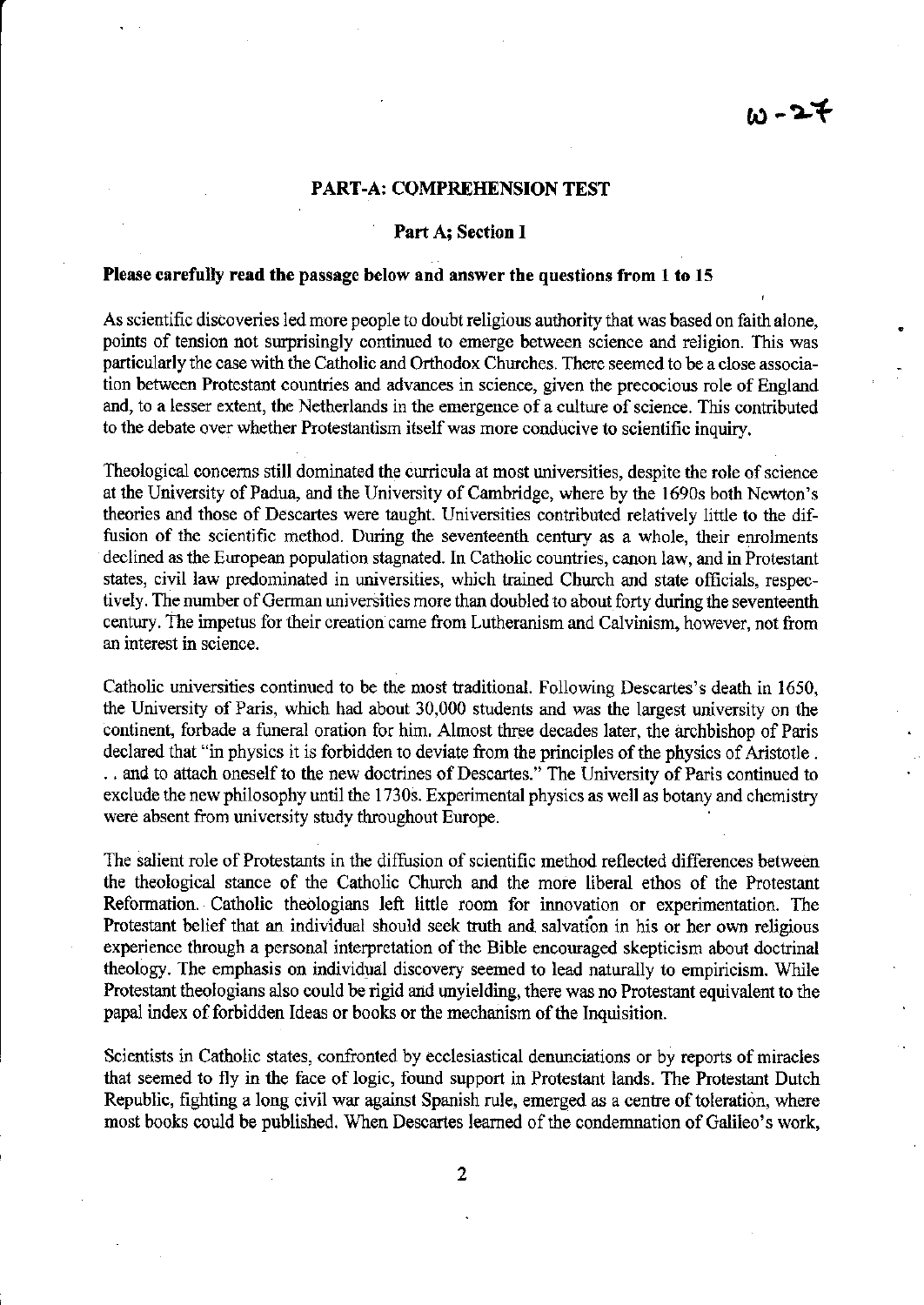# $4 - 27$

he fled France for the Netherlands, where he published *Discourse on Method.* Francis Bacon had been among the first to associate the Scientific Revolution with the Protestant Reformation. Indeed, many Protestants believed that scientific discovery would lead to a better world and that the wonders of nature were there to be discovered and to give greater glory to God. Yet Jesuits in Bohemia protected Kepler (who had faced persecution from Protestant theologians), provided he limited himself to speculation about astronomy and mathematics and avoided what they considered to be theological questions.

The development of a scientific view of the world in England may be better understood in the context of decades of social, intellectual, and political crisis during the mid~seventeenth century. The campaigns of Parliament and of Puritanism against Charles I's seeming moves toward absolutism and Catholicism attracted political and religious reformers. Many who considered the Catholic Church an obstacle to scientific inquiry opposed Charles I as they sought a climate of freedom. The reformers' triumph in the English Civil War may have emboldened Newton and other proponents of the new philosophy. Moderate Anglicans, like the Puritans before them, insisted that science could bring progress. They encouraged the creation of the Royal Observatory, founded by Charles II at Greenwich in 1675. Newton and other members of the Royal Society almost unanimously supported the exile of the Catholic King James II to France after the Glorious Revolution of 1688. Censorship was relatively rare in England, where political and ecclesiastical authority was not so centralized.

The Scientific Revolution seemed to push theology into the background. Even though the earliest exponents of scientific method never doubted God's creation of the universe, the idea that mankind might one day master nature shocked many Church officials. Descartes's materialism seemed to suggest that humanity could live independently of God. Faith in the scientific method indeed had distinct philosophical consequences: "If natural Philosophy, in all its parts, by pursuing this method, shall at length be perfected," Newton reasoned, "the bounds of moral philosophy will also be enlarged." The English poet John Donne had already come to the same conclusion in 1612. "The new philosophy," he wrote prophetically, "calls all in doubt."

The men and women of science espoused the application of the scientific method to the study of nature and the universe. It was but a short step to subjecting society, government, and political thought to similar critical scrutiny. The English philosopher John Locke claimed that society was, as much as astronomy, a discipline subject to the rigours of the scientific method. Moreover, the Scientific Revolution would ultimately help call absolutism into doubt by influencing the philosophes, the thinkers and writers of the eighteenth-century. Enlightenment. The philosophes' belief in the intrinsic value of freedom and their assertion that people should be ruled by law, not rulers, would challenge the very foundations of absolutism.

1. The following country was predominantly Catholic in the  $17<sup>th</sup>$  Century

- A) England
- B) The Netherlands
- C) France
- D) Germany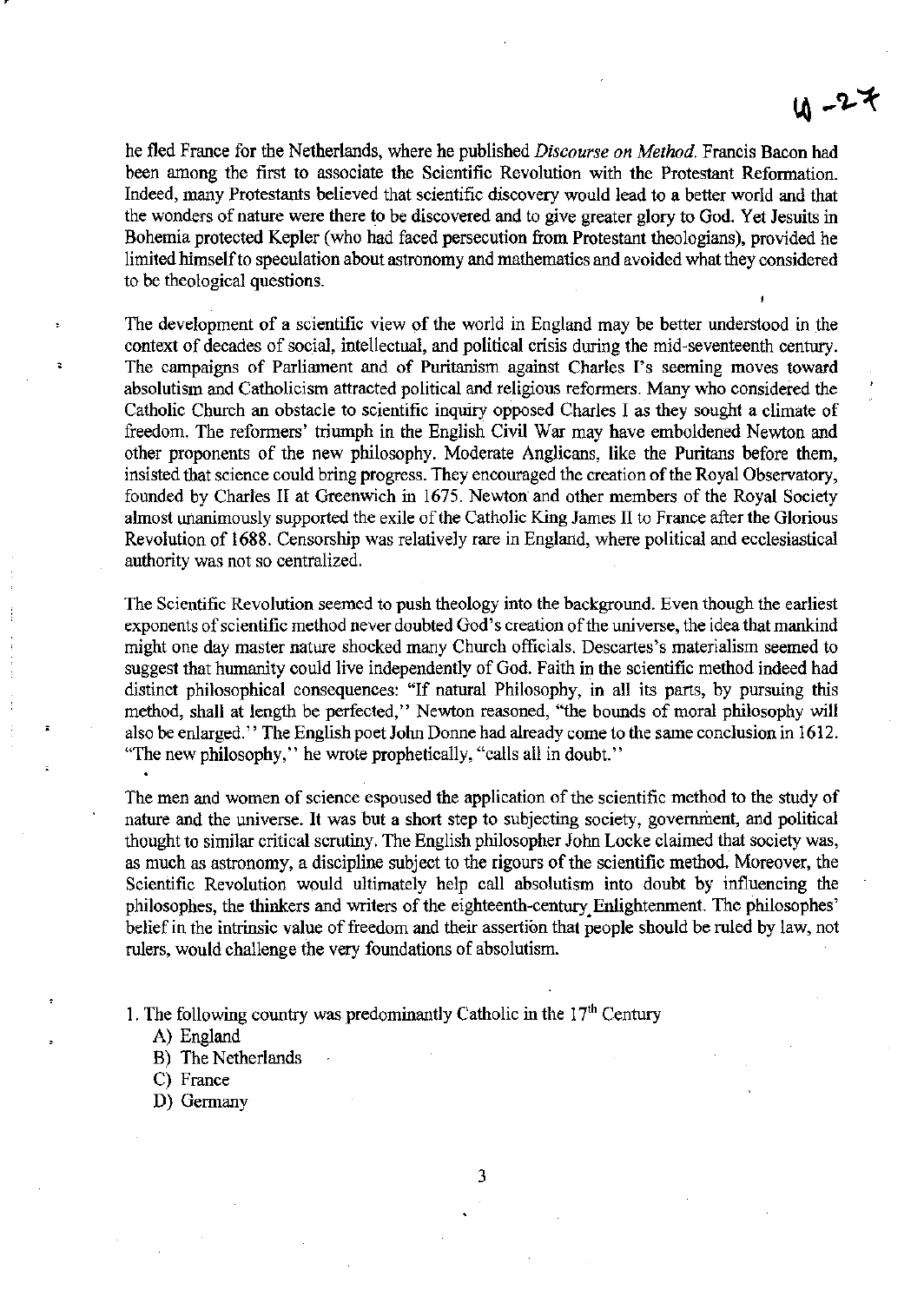- **2. Science and Religion, according to our passage** 
	- A) Supported each other
	- B) Conflicted with each other
	- **C) There was no interaction between them**
	- **D) There was interaction, but no mutual influence**
- **3. In the 17th Century, European universities were mostly concerned with the study of** 
	- A) Theology
	- **B) Science**
	- C) History
	- D) Philosophy

**4. Puritans and Anglicans belong to the following church division** 

- A) Catholicism
- **B) Eclecticism**
- C) Orthodoxy
- **D) Protestantism**

5. Glorious Revolution of 1688 led to the downfall of the following monarch

- A) Charles I
- B) James I
- C) Charles II
- D) James II

6. Protestant faith

- **A) Supported belief in the occurrence of miracles**
- **B) Connected faith with miracles**
- **C) Opposed the belief in the occurrence of miracles**
- **D)** Posited that saints could perform miracles

7. In *tpe* 17th Century, Europe

- **A) Experienced population increase**
- **B) Experienced population decrease**
- **C) Witnessed population decimation due to the plague**
- **D) There was not much change in the population**

**8. Work in the new sciences of Physics, Botany and Chemistry was inaugurated at the European universities starting from** .

- A)  $16<sup>th</sup>$  Century
- B) 17<sup>th</sup> Century
- $C)$  18<sup>th</sup> Century
- $D)$  19<sup>th</sup> Century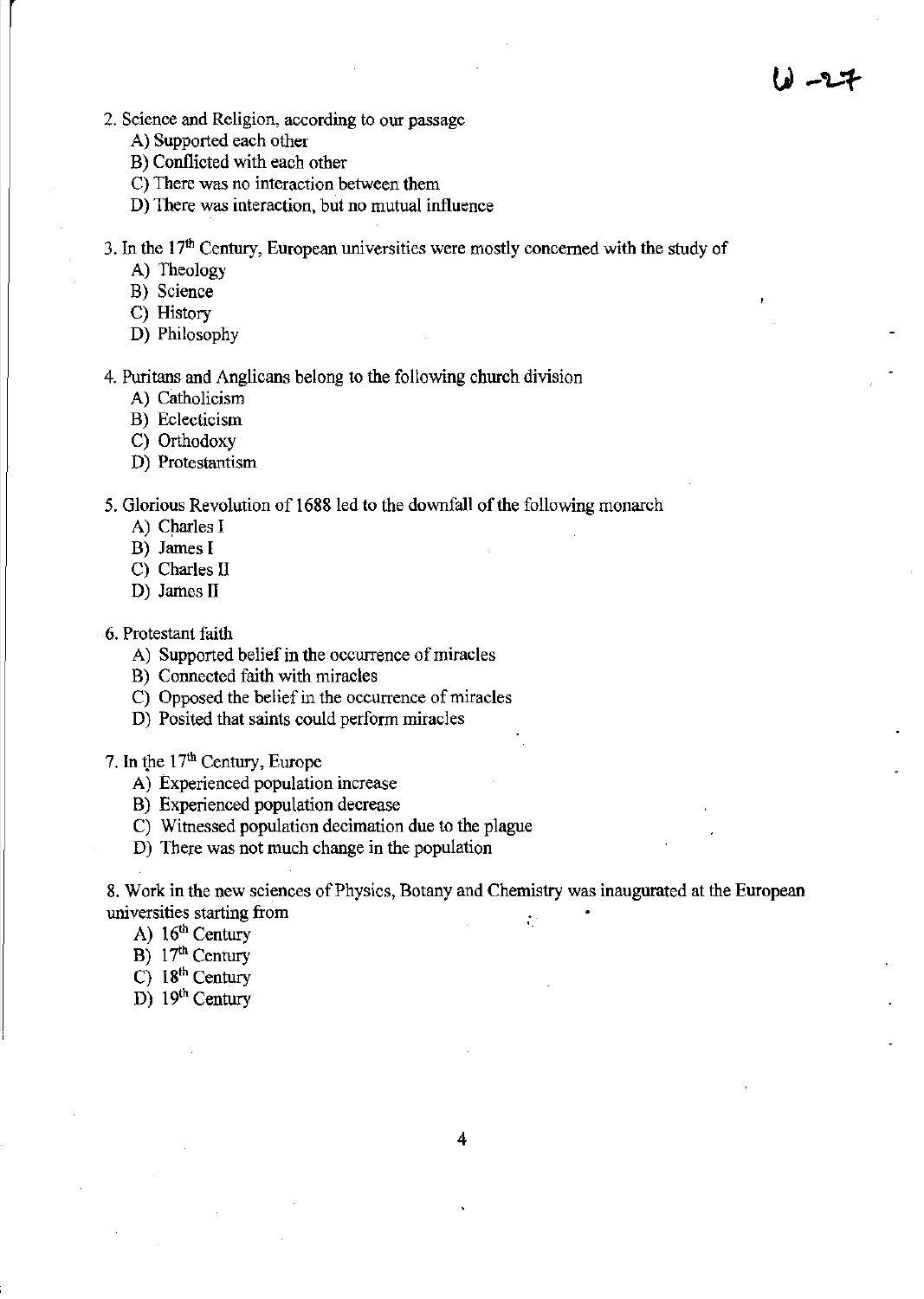**9. Empiricism in Science is based on** 

- **A) Individual observation and experience**
- **B) Logical argument and explanation**
- **C) Theoretical insight and reasoning**
- D) Post facto justification

**10. The following division of Christianity was known for its intolerance of different doctrines of other Christian individuals or divisions** 

A) Greek Orthodoxy

B) Russian Orthodoxy

- C) Catholicism
- D) Protestantism

**11. Early practitioners of science** 

- **A) Saw nature as the creation of God**
- **B) Life on earth could be led without direct reference to God**
- **C) Wanted to acquire control over nature**
- D) All of the Above

**12. As per the tenets of the new scientific method** 

- **A) Nature could be made sense of. but not human society**
- **B) Both nature and human society could be made sense of**
- **C) God had influence over the affairs of human society**
- D) None of the Above

13. The values of freedom and democracy found support in the  $17<sup>th</sup>$  century in the following **countries** 

- A) Germany and France
- B) France and England
- C) France and the Netherlands
- D) The Netherlands and England

**14. Jesuits supported and protected Kepler because** 

- A) He was opposed by the Protestants
- B) Kepler agreed with their theological positions
- **C) They disagreed with Kepler's theology but provided him space to pursue his science**

 $\ddot{\cdot}$ 

D) None of the Above

15. Materialists of the 17" Century believed that

- **A) God created the world, and directed it on a continuous basis**
- B) God did not create the world
- **C) God created the world, but once created, it could function as per its own norms without His interference**
- D) None of the Above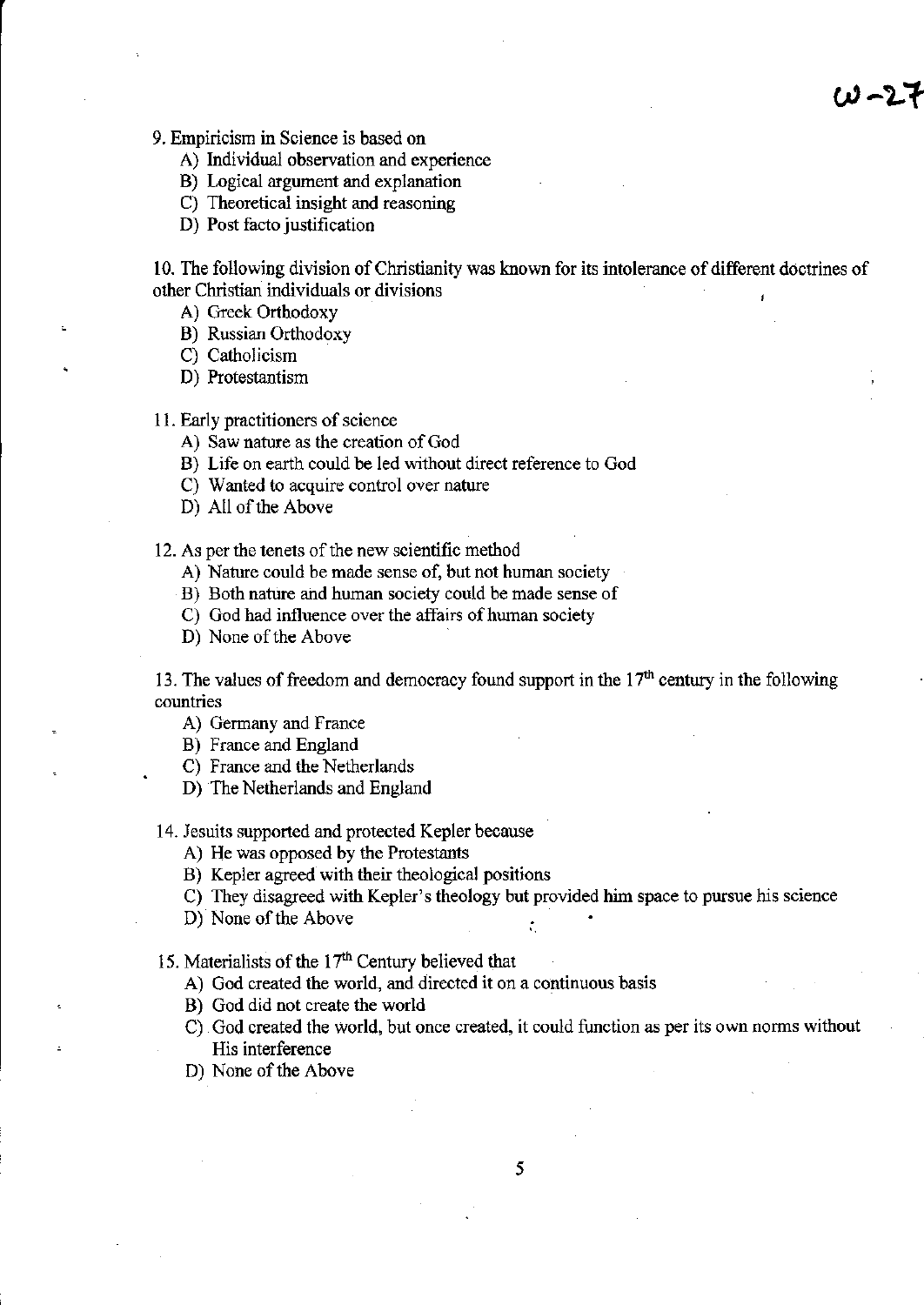#### Part A; Section II

### Please carefully read the following passage now and answer the questions from 16 to 30

l,

A different measure aroused the ire of the elites, particularly in Bengal. Responding to the propaganda of the Anglo-fudian press that higher education in English was only contributing to disaffection and discontent among the Indians, in 1870 the government resolved to cut back funding for English education in Bengal and spend the money ostensibly on mass education through the vernaculars. Educated Indians, affronted by limited opportunities in government service and other professions and harassed by the income tax, were incensed by yet another measure that went straight against them. The reason offered by the government—that more needed to be spent on vernacular education—found very little favour with the intelligentsia. Apart from an indifference toward the education of the *hoi polloi,* they were aware of the excessive amounts being spent on the army, on extensive 'home charges'—payments by the Indian state to Britain on various counts— and so-called 'public works' geared to serve imperial needs.

The final blow came in 1876 with the government's decision to lower the age for taking the Indian Civil Service Examination from 21 to 19 years. It was difficult enough for young Indians to travel to London to take the examination. They had been asking for simultaneous examinations in London and India. This demand went completely unheeded and the age for taking the examination was lowered, which made the prospects of Indians entering the civil service bleaker. There was agitation and discontent with the demand for greater rights becoming more and more vocal. Surendranath Banerjee's Indian Association devoted itself with full vigour to this cause.

The sense of siege was heightened under the administration of Conservative Viceroy Lytton, who came to India in 1876 with clear ideas of how to deal with the growing critical attitude among educated Indians. The Indian press, which had grown steadily along with the expansion of the public sphere, was the first to face the brunt. The Vernacular Press Act of 1878 put vernacular newspapers under strict censure, prohibiting them to write anything critical of the government under the threat that the deposit that they made to the government and their machinery would be confiscated if they did so.

It is worth exploring why Lytton introduced this act against the counsel of his own law members. The first Indian-owned presses were set up in Calcutta in the early decades of the nineteenth century with other large cities following suit. Our Hindu College student Kasiprasad was the first to show the way~ he ran an English press and published a weekly paper called the *Hindu Intelligencer,* which won great repute. An Indian press established in Bombay in 1861 utilized the advanced technology of telegraph and the Reuters news service in London to get news of Britain and the rest of the world. Madras was the first to launch an evening newspaper, the *Madras Mail*, in 1868 (which was, however, dominated by white Englishmen), Balasore began publishing an Oriya newspaper from 1866, and dailies appeared in Allahabad in the 1860s and in Lahore in the 1870s.

The Indian press was 'journalistically sophisticated' and gave a lot of importance to administrative news, with detailed discussions of debates carried on in town and district assemblies created by the Indian Councils Act of 1861. It also tried to counter missionary propaganda. This is particularly true of Tamil journals and newspapers. Over time, the Indian press became more and more

6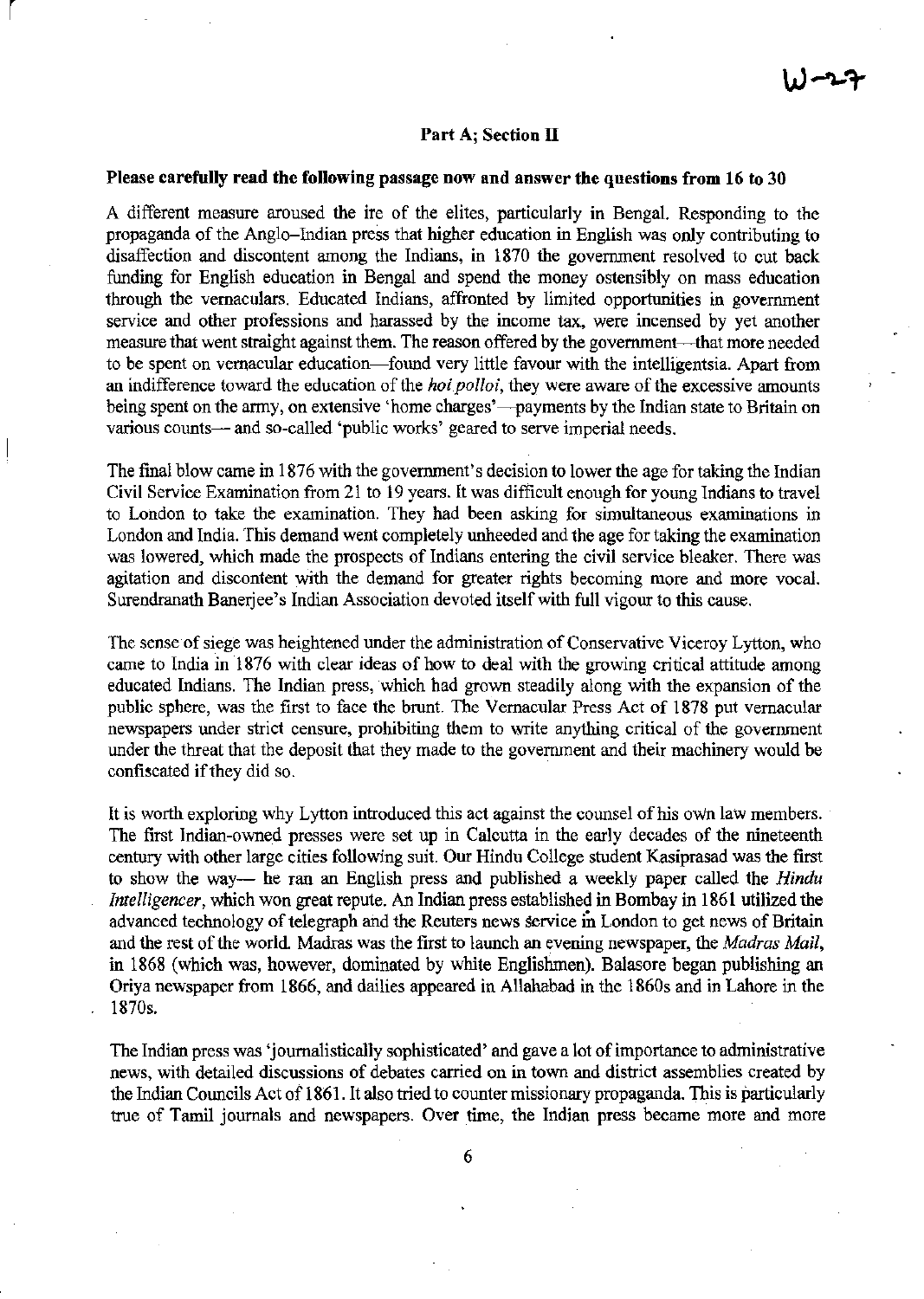'political and nationalistic'. Apart from suggesting that it was unnatural for a conquered people to have admiration for British culture and institutions, it openly criticized unilateral government policies that did not take Indians into consideration. As early as 1858, the periodical *Hindoo Patriot*, a suggestive title indicative of the role of patriotism, had questioned the proposal for the transfer of the government to the British Crown. 'Can a revolution in the Indian Government', queried the editor of the *Hindoo Patriot,* Harishchandra Mukherjee, 'be authorized by Parliament without consulting the wishes of the vast millions of men for whose benefit it is proposed to be made?'. The answer, he affirmed, was a definite no. The time, he stated, 'is nearly come when all Indian questions must be solved by Indians'

A further testimony to the nationalistic spirit of the *Hindoo Patriot* was its manifest solidarity with the indigo peasants rebelling against the planters in 1859-60. Support was extended to the peasants through the genre of the novel - Dinabandhu Mitra's *Nil Darpan* poignantly portrayed the plight of the peasants. This became a widespread trend. The Indian intelligentsia and their associations and periodicals keenly followed and supported peasant causes, which became evident when Justice Ranade and the Poona Sarvajanik Sabha, as well as Marathi newspapers, upheld the cause of insurgent peasants against moneylenders during the Deccan riots of 1875. Newspapers provided an all-India forum for educated Indians to discuss and debate critical issues and often arrive at a consensus. This contributed considerably to the breaking of regional barriers. By 1875, there were about 400 lndian-owned newspapers in English and regional languages with a readership of 150,000. Viewed in the context of numerous associations and efforts to 'reform' or 'uplift' the community--religious, lower-caste, Dalit, regional, or even national---all these ventures, albeit with limitations and contradictions, point towards the intersection of the elites and subordinate groups, and a common awareness of working together against alien masters.

It is not difficult to understand why the Indian press aroused the ire of hard-headed British administrators. It was difficult to censor the English language press as it included the Anglo-Indian and government publications. But it had become necessary to clip the wings of the vernacular press. Lytton's measure, interestingly, did not only cause consternation; the Bengali newspaper *Amrita Bazar Patrika* became English overnight to evade the act and its attendant censure. This is just one illustration of the political astuteness that the Indian middle classes had come to acquire. The Vernacular Press Act of 1878 became a major rallying point for Indian elites and their associations all over India and occasioned intense agitation. Help also came from an unexpected quarter - Gladstone, the liberal leader of the Opposition, created commotion in the British Parliament over the issue.

Lytton followed up on the Vernacular Press Act with the.Arms Act of 1878, which made it obligatory for Indians to get a license for possessing"arms, a provision not applied to Europeans and Eurasians. This act occasioned further indignation and intensified the ongoing agitation. In this situation of turmoil, news of the victory of the Liberal Party in Britain in 1880 brought joy and relief. Lytton resigned to be succeeded by liberal Lord Ripon. Paradoxically, a controversy during Ripon's viceroyalty widened the rift between the British and Indians, and hardened Indian demands for rights and citizenship, heralding the beginning of nationalism in the political sphere.

7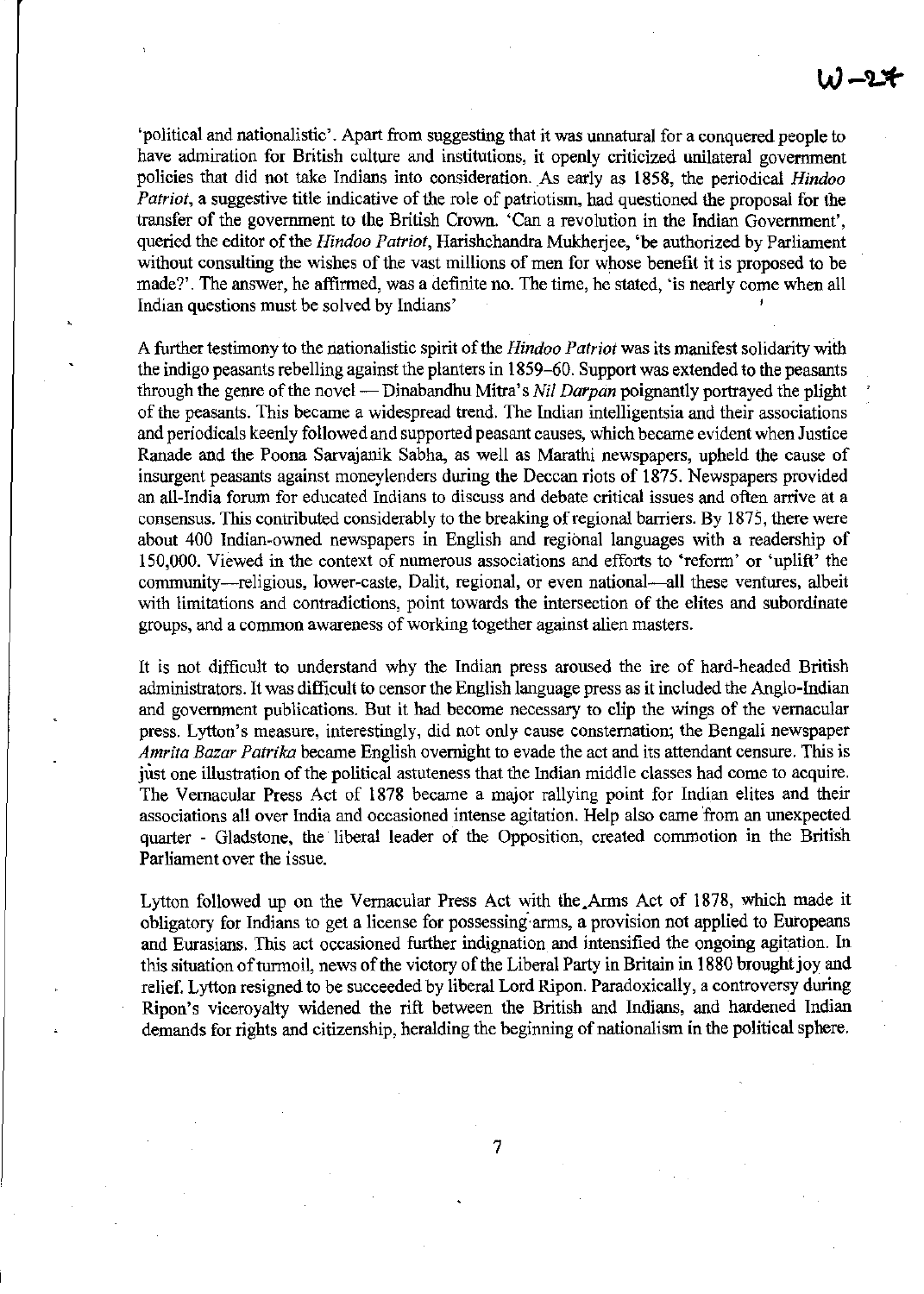**16. Which** of the **following reasons was NOT a cause for dissatisfaction among Indians in the**  1870s?

**W-l,..f** 

- **A) Increased spending on vernacular education**
- **B) Income tax harassments**
- **C) Excessive military spending**
- D) Wide-ranging horne charges

, **17. What were reasons that lowered the chances of Indians entering into Indian Civil Services?** 

- **1) Selection examination was held in London**
- **2) The age limit for taking the examination was lowered to 19 in 1876**
- **3) Selection examination was in English**
- 4) Syllabus of the examination was completely Western
	- A) I and 2
	- B) 2 and 3
	- C) 3 and 4
	- D) All the four

**18. Name the organization that agitated against the British rules which prevented potential Indian youngsters from getting into Civil Services** 

- A) British India Society
- B) British Indian Association
- **C) Indian Association**
- D) East India Association
- **19. What made the British government to decrease the funding for English education in 1870?** 
	- **A) Spending was lopsided across Presidencies**
	- **B) English education was causing discontent among Indian elites**
	- **C) English education was not generating enough employment**
	- **D) It was blurring the distinction between the British and Indians**

**20 What was the upper age limit for Indians appearing for Indian Civil Service Examination till**  1876?

- A) 19
- B) 21
- C) 20
- D) There was no age bar

**21. The Vernacular Press Act and Anns Act were enacted** under the **Viceroyalty** of \_\_

- A) Bentinck
- B) Ripon
- C) Lytton
- D) Curzon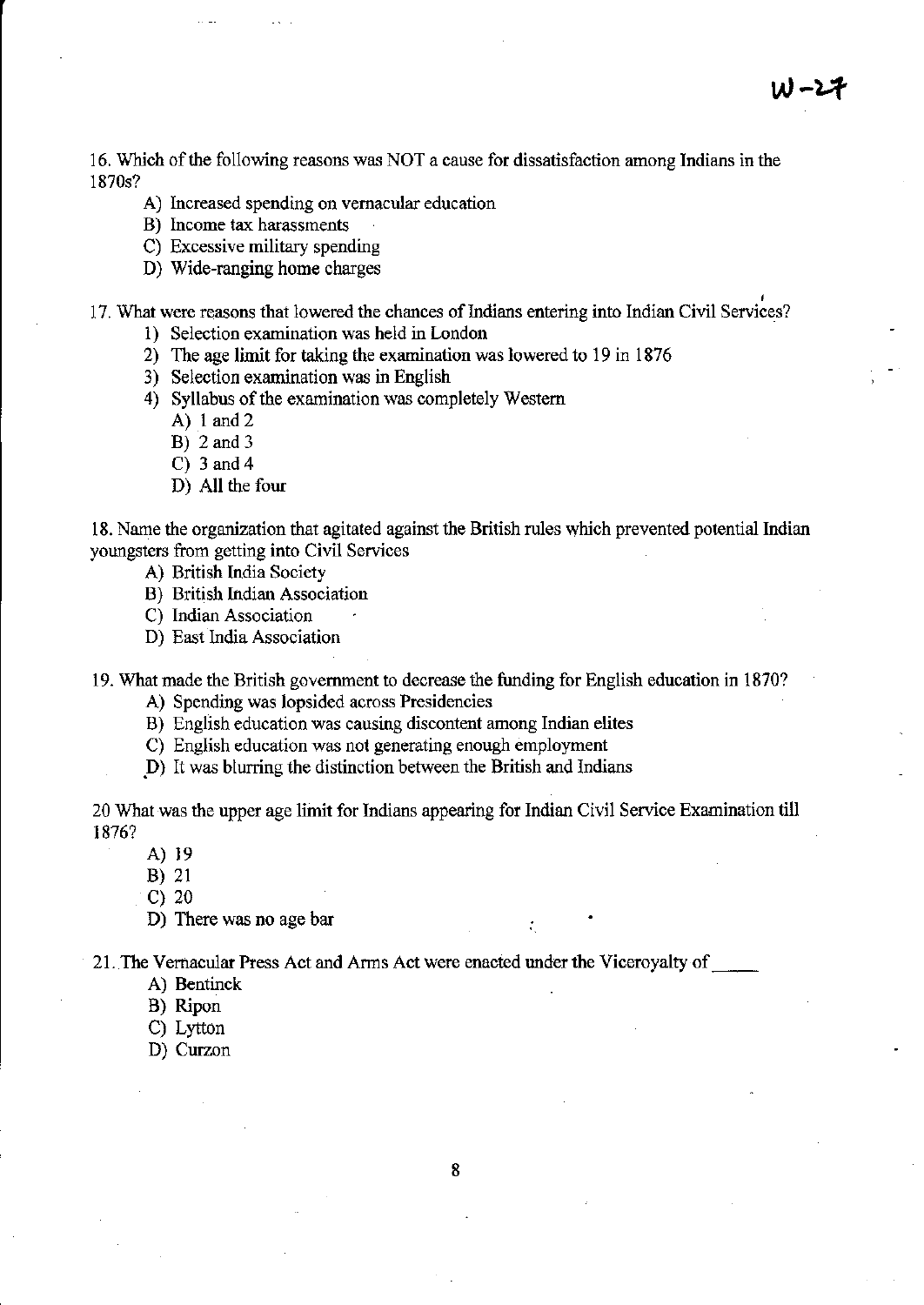22. Name the vernacular newspaper that started publishing in English following the Vernacular **Press Act** 

جرحہ ن

- A) Madras Mail
- B) Amrita Bazar Patrika
- C) Hindoo Patriot
- D) Hindu Intelligencer

23. Which of the following statements regarding Vernacular Press Act of 1878 is CORRECT?

- **A) It was approved by the whole Viceroy's council**
- B) It was aimed at controlling the press in India
- **e) It was aimed at preventing Indian intelligentsia from further expansion**
- **D) It was aimed at bringing vernacular press under strict control**

24. Which of the following statements about the early India press are CORRECT?

- **1) They have given a quite lot of space for administrative news**
- **2) Over time they became progressively nationalistic**
- **3) They carried the discussions in town and district assemblies in detail**
- **4) They countered the missionary propaganda against India** 
	- A) 4 and 3
	- B) 4,3 and I
	- C) 1 and 4
	- D) All the four
- **25. What was the principal objection that Harishchandra Mukherjee took against the British?** 
	- **A) Decisions for India were taken without consulting Indians**
	- **B) The 1858 transference of power to the Crown was not beneficial for India**
	- **C) The British did not give any importance to the patriotic feelings** of Indians.
	- **D) The British Crown was hardly interested in taking over the Indian regime**
- **26. Who among the following has written a literary work on the plight** of Indigo **fanners'?** 
	- A) Surendranath Baneriee
	- B) Justice Ranade
	- C) Harishchandra Mukherjee
	- D) Dinabandhu Mitra
- 27. What primarily prompted the Deccan Riots led by the peasants?
	- **A) Lack of markets for their products**
	- B) Apathy of the British government
	- **C) Excesses they suffered from the moneylenders**
	- **D) Increasing population pressure on agriculture.**
- **28. The British politician who supported the Indian cause on the Vernacular Press Act was** 
	- A) Ripon
	- B) Gladstone
	- C) Benjamin Disraeli
	- D) Salisbury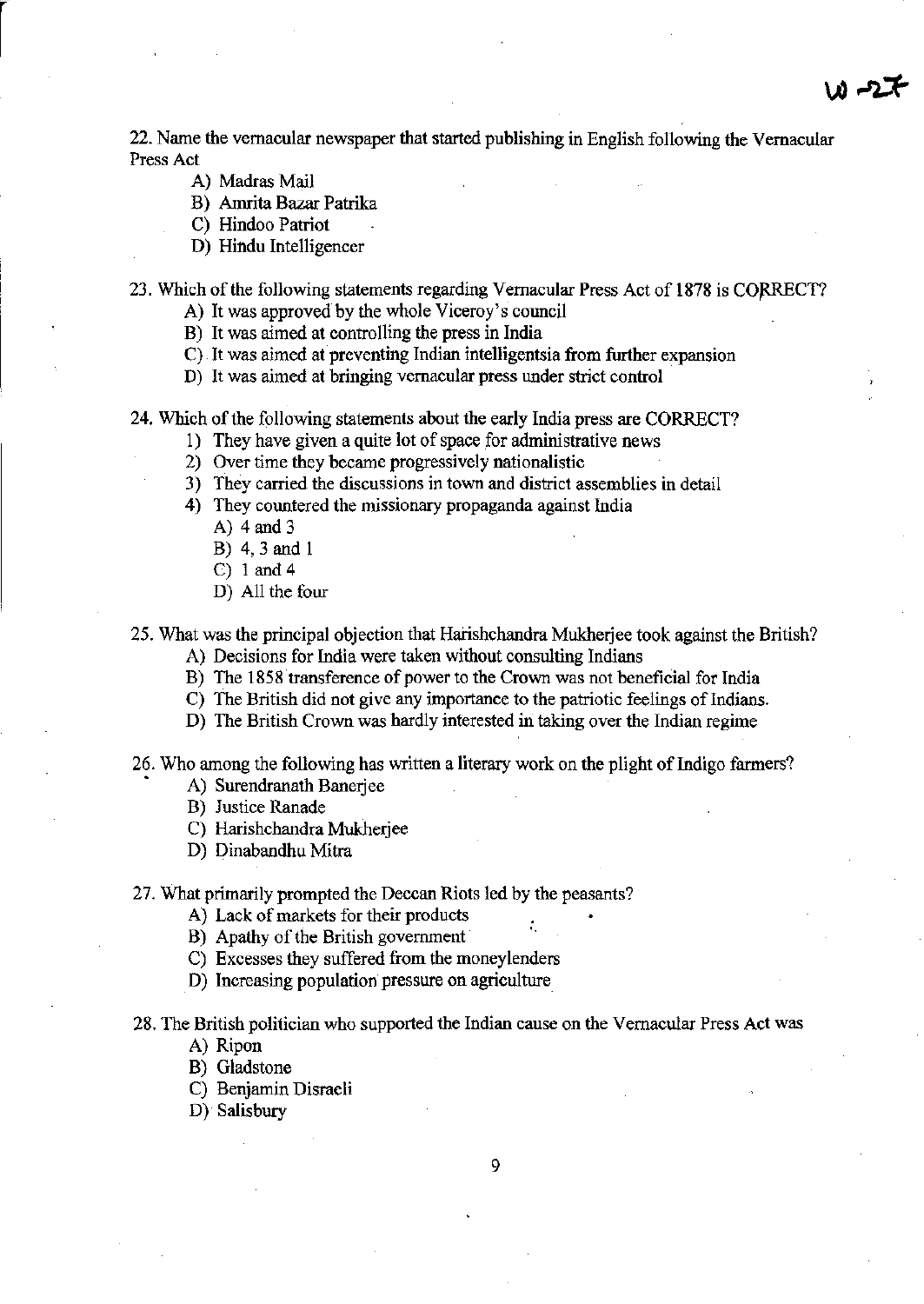- **A) It disallowed them possessing any arms**
- **B) It allowed the Europeans to possess arms**
- **C) It brought a licensed regime for possessing arms**
- **D) License made necessary for Indians to possess arms, while Europeans and Eurasians were excluded from the requirement**

 $w - 27$ 

30. Which of the following statements are NOT correct with regard the political changes in India in the 1880s?

- 1) Conservatives were defeated by the Liberals in the 1880 Parliamentary elections
- 2) Lord Lytton was succeeded by Lord Ripon in India
- 3) Ripon's viceroyalty bridged the gap between the British and the Indians
- 4) The decade witnessed the waning of Indian demand for rights and citizenship
	- A) 1 and 3

 $\vert$ 

- B) 3 and 2
- C) 3 and 4
- D) 1 and 4

#### **PARTB**

#### **Indian and World History Questions**

**31. Which of the following five archaeological sites have been proposed to be conserved in the**  Union Budget 2020?

A) Rakhigarhi. Hastinapur, Shivsagar, Dholavira, Adichanallur

B) Hastinapur, Shivsagsr, Lothal, Adichanallur, Sanauli

C) Rakhigarhi, Hastinapur, Lothal, Adichanallur, Hampi

D) Rakhigarhi, Hastinapur, Konark, Harnpi, Bhimbetka

**32. Place the following monuments/sites in chronological order starting with the earliest.** 

1. Arikamedu

2. Burzahom

3. Attiram Pakkam

4. Bhaja

**Choose the correct answer from the following:** 

- A) 3,1,2,4
- B) 2, 3, 4, 1
- C) 4,3,1,2
- D) 3,2, 1,4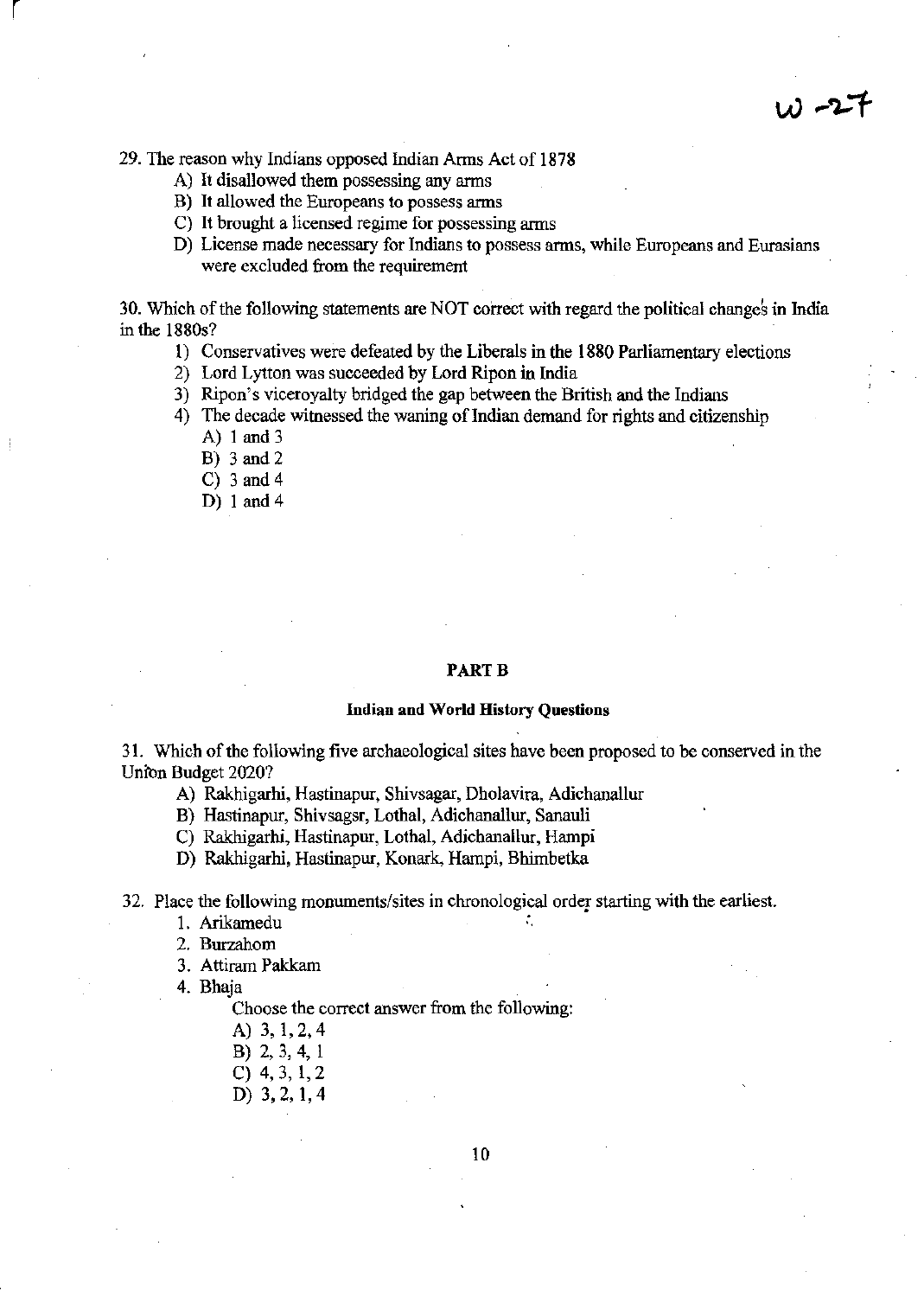**33. Place the following personalities in the correct chronological order starting with the earliest:** 

- I. Gautamiputra Satakarni
- 2. Chandra Gupta Maurya
- **3. Prasenajit**

4. Shashanka

**Choose the correct answer from the following:** 

- A) 4,3, 1,2 B) 3,2,4, I C) 2,3,1,4
- D) 3,2, 1,4

**34. Which follo-wing site has given the evidence** of water **harvesting during the Harappan period?** 

A) Dholavira

B) Lothal

C) Mohenjodaro

D) Rakhigarhi

**35. A panel depicting Ashoka was discovered recently from** 

A) Kanaganahalli

B) Amaravati

C) Saranath

D) Dantapura

**36. Junagarh inscription** of Rudradaman **indicates which** of the **following activity?** 

**A) Donation to a temple** 

**B) Construction of a lake** 

- **C) His victory over Satavahanas**
- **D) Trade with Roman empire**

**37. Which** of the **following statements regarding the Satavahanas is NOT correct?** 

**A). Matsya Purana gives a list of 30 Satavahana kings** 

B) Gautami Balashri was mother of Gatami Putra Satakarni

C) Nahapana was defeated by Pulumavi

**D) They were called** *Andhra brityas* **in Puranas** 

38. According to Pliny, who possessed 1,00,000 infantry, 2,000 cavalry and 1,000 elephants?

A) Mauryas

B) Andhras

C) Sungas

D) Guptas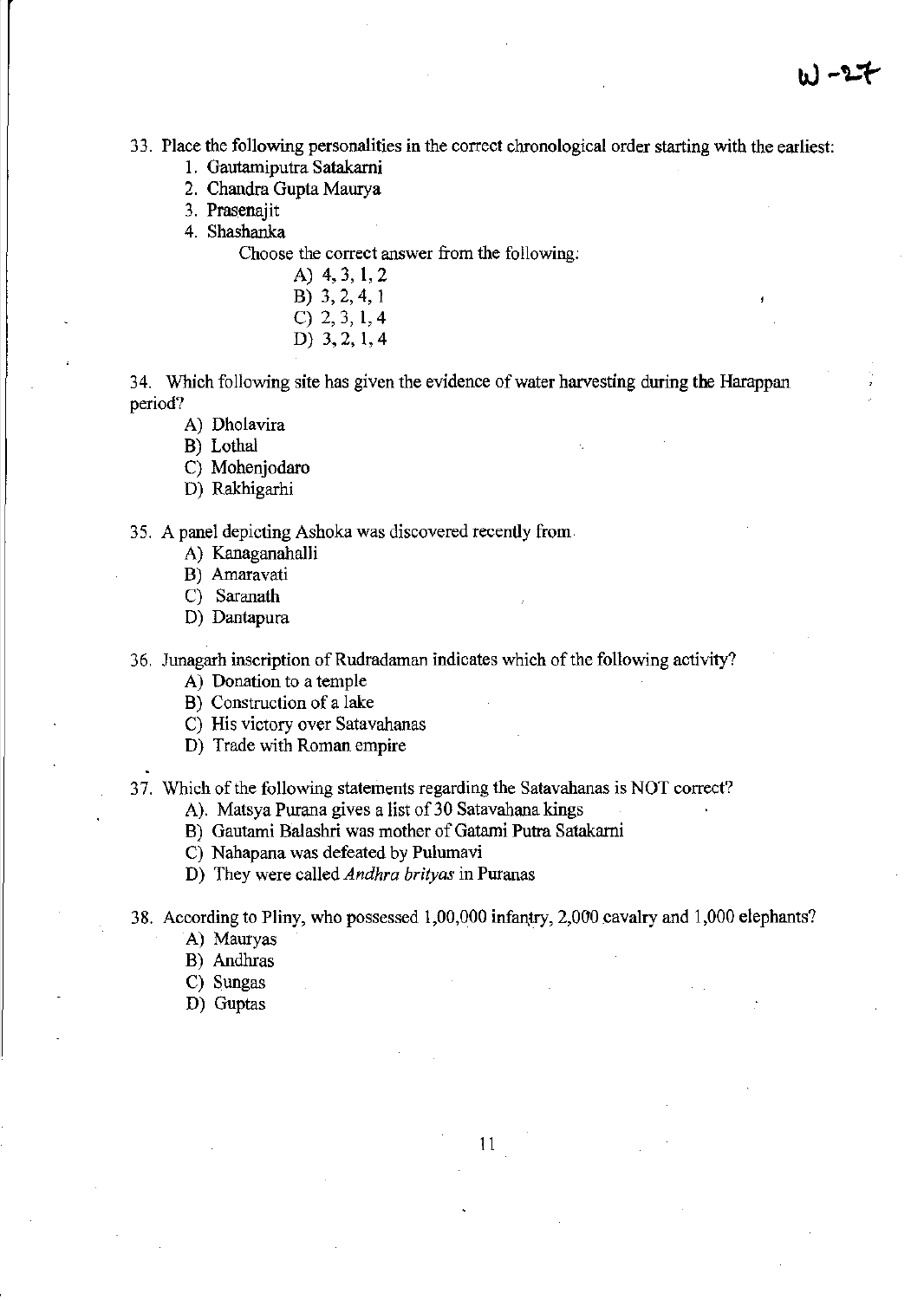**39. Arrange the following archaeological sites in the chronological order** of their **earliest**  beginning in art:

- 1. Ellora
- **2. Amaravati**
- 3. Barhut
- 4. Ajanta

**Choose the correct answer from the following:** 

- A) 3; 2; 4; I
- B) 2; 3; 4; I
- C) 4; 3; 2; I
- D) 3; 4; 2; I

**40. King and Queen type** of Gold **coins were issued by which** of the **following king?** 

- A) Kumara Gupta
- B) Sarnudra Gupta
- C) Chandra Gupta-I
- D) Chandra Gupta-II

**41. Which** of the **following inscription mentions prominently the system** of Guilds?

- **A) Mandasor inscription**
- B) AIlahabad inscription
- **C) Kanheri Inscription**
- D) Naneghat Inscription

**42. Which region was mentioned as 'Ratnadvipa' in the Buddhist latakas?** 

- A) Malaya
- B) Sri Lanka
- C) Lakshadweep
- **D) Indonesia**

**43. Wheel made pottery was introduced for the fIrst time in south India during: .** 

- A) Mesolithic period
- B) Neolithic Period
- C) Chalcolithic period
- D) Megalithic period

44. Which of the foIlowing animals are depicted on the abacus of the Asoka pillar at Saranath?

.

- A) bull, swan, lion, elephant
- B) bull, deer, lion, elephant
- C) bull, deer, horse, elephant
- D) buIl, horse, lion, elephant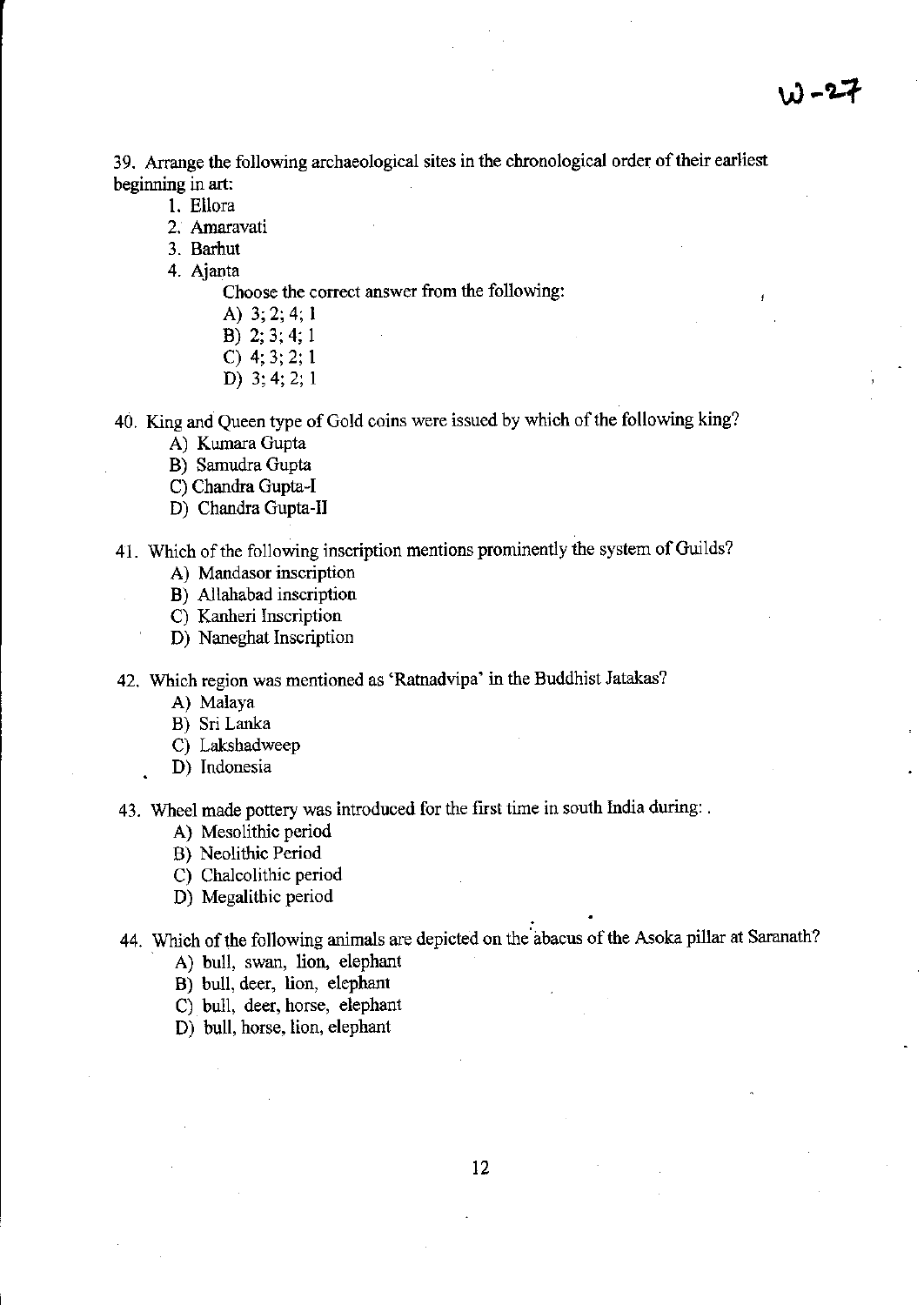**45. Match the monuments/sites in Colwnn 'X' with dynasties in Column 'Y.** 

**Column X Column Y**<br> **Column Y**<br> **Column X**<br> **Column X**<br> **Column X** 

- 
- 3. Halebid c. Rashtrakuta<br>4. Pattadakal d. Hovsala 4. Pattadakal
- -
	-
- A) I-b; 2-c; 3-d; 4-a
- B) I-c; 2-a; 3-b; 4-d
- 
- D) I-b; 2-a; 3-c; 4-d

**46. Muziris Papyrus is associated with** 

- A) Indo-Chinese trade
- B) Indo-Jewish trade
- C) Indo-Roman trade
- D) Indo-Arab trade

**47. Which** of the **following lists shows the correct arrangement of Janapadas from North to South?** 

- A) Gandhara, Karnboja, Kosala, Maghada
- B) Kamboja, Gandhara, Kosala, Maghada
- C) Gandhara, Karnboja, Maghada, Kosala
- D) Karnboja, Gandhara, Maghada, Kosala

48. Ashtadhyayi of Panini and *Mahabashya* of Patanjali were composed during which of the following period?

- A) Maurya Period
- B) Sunga Period
- C) Gupta Period
- D) Vakataka Period

**49. Kalibangan, an important Harappan culture site in Rajasthan, was situated on the banks of** 

. '.

- A) Sarasvati
- B) Indus
- C) Sutlej
- D) Ghaggar-Hakra

50. The first Buddhist Council was held at

- A) Kausambi
- B) Rajgir
- C) Kapilavastu
- D) Kusinagara
- 
- C) I-c; 2-a; 3-d; 4-b
	-
- a. Vakataka 2. Ajanta b. Chalukya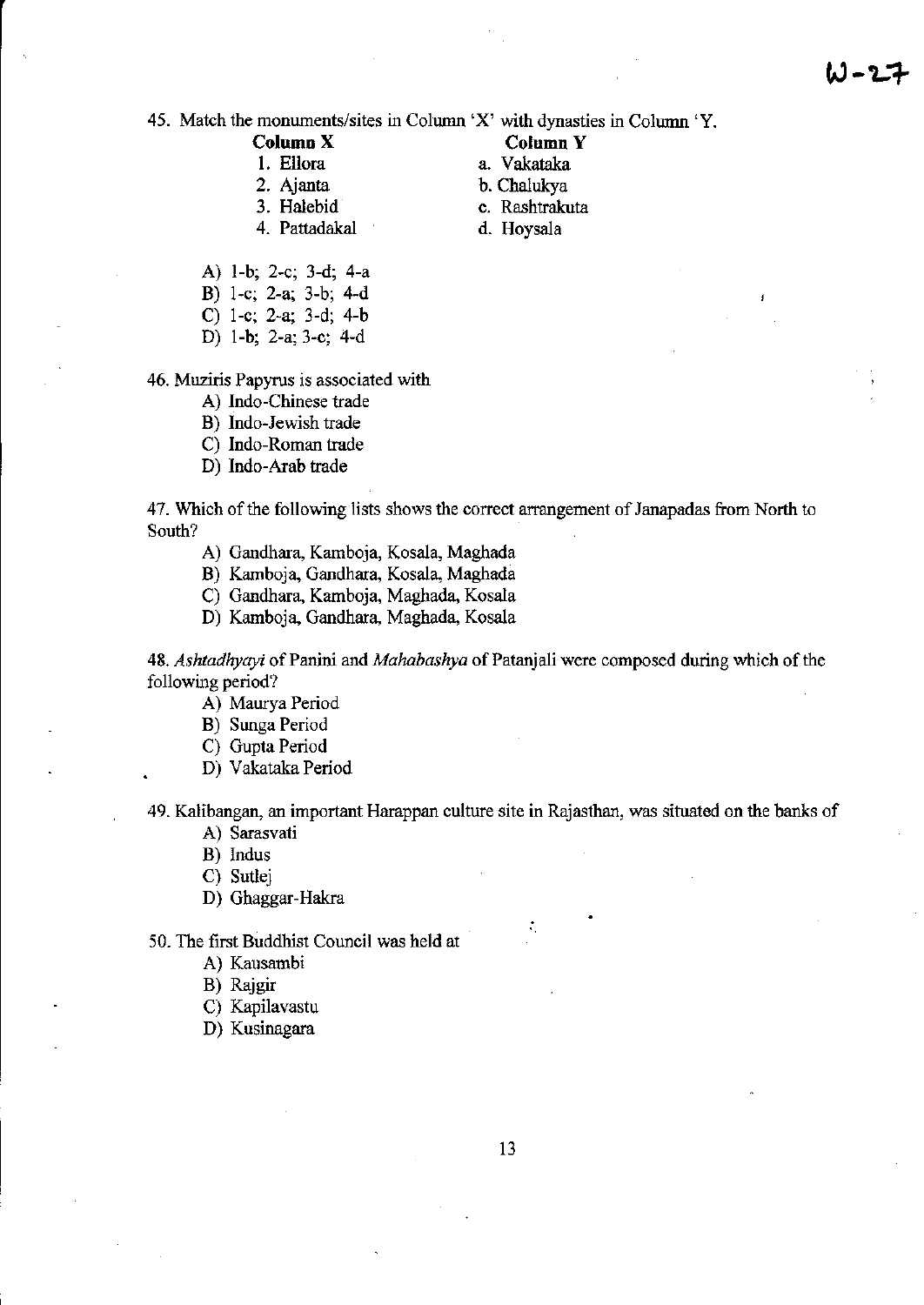51. Ibn Batutta, who came to India during the regime of Muhammad bin Tughlaq, belonged to which country?

- **A) Morocco**
- B) Afgbanistan
- C) Turkey
- D) Iran

52. Who among the following had been associated with the founding of the city of Jaunpur?

- A) Firuz Shah Tughluq
- B) Sikandar Lodhi
- C) Akbar
- D) Aurangzeb
- **53. Which among the following was the single biggest item of import to the Vijayanagar Empire?** 
	- A) Horses
	- **B) Precious Stones**
	- C) Raw Silk
	- D) Luxury goods
- **54. Batai system was** 
	- A) Method of land sharing
	- B) Method of horse sharing
	- C) Method of crop sharing
	- D) Method of water sharing

**55. During the medieval period agricultural labourers were known as** 

- A) Agrahar
- B) Sadakar
- C) Balahar
- D) Nankar

56. Shankaracharya, during Vikramaditya's period, was a very famous personality. Which of the **following statements is NOT true of Shankaracharya?** 

'.

- **A) He countered the spread** of Buddhism **and Jainism**
- B) He established four religious centres in different parts of India.
- C) He defined Vedanta.
- D) He propounded Vishistadvaitya

57. The philosophy of Vishishtadvaita was preached by

- A) Ramanuja
- B) Shankaracharya
- C) Kapila
- D) Madhwa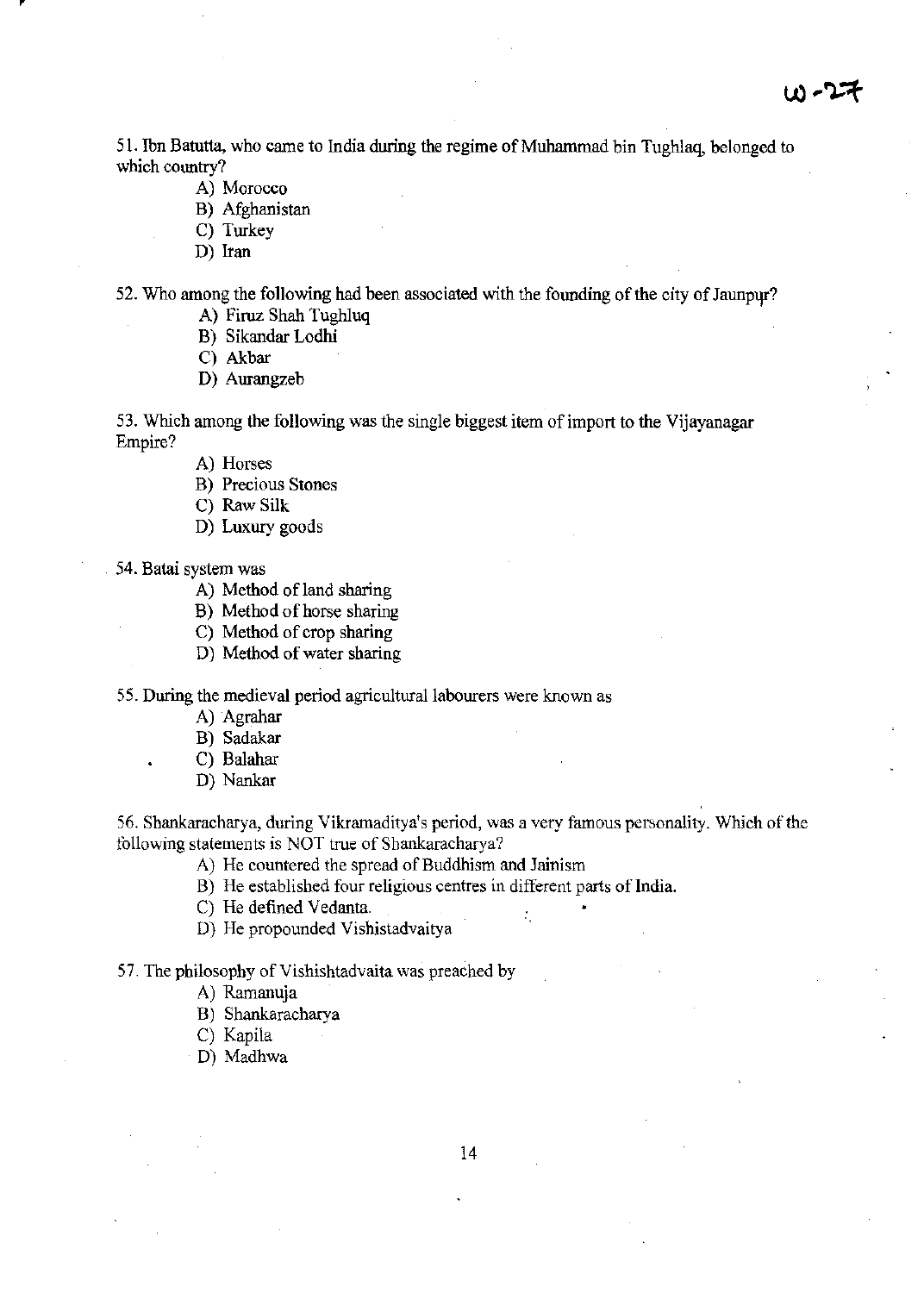58. Who was the ruler of medieval India who is credited with the building of the Grand Trunk Road?

- A) Babur
- B) Krishnadeva Raya

C) Jahangir

D) Sher Shah Suri

**59. Ashtadiggajas were in the court of** 

- A) Harshavardhana
- B) Chandragupta II
- C) Krishnadeva Raya
- D) Rajaraja

60. Which General of Maharaja Ranjit Singh conquered Ladakh?

- A) Dewan Chand
- B) Hari Singh Nalwa
- C) Zorawar Singh
- D) Mohkam Singh

**61. The golden ages ofIndia and china are popularly associated with which** of the **two dynasties?** 

- A) Gupta- Ming
- B) MughaI-Ming
- C) Gupta-Tang
- D) Maurya- Song

62. Match the medieval names of LADAKH and MANlPUR respectively from the following

- A) MAR-YUL and LEIKAI
- B) MAR-YUL and KANGLEIPAK
- C) MON-YUL and MANI LEKAl
- D) DRUK-YUL and MAR-YUL

63. Among the following, identity the TRUE statements. .

- **1. The original name ofVijayanagara Empire was Karnataka Samrajya**
- **2. The name Vijayanagara came from the name Bizengalia**
- **3. The Portuguese traveler Nuniz was the one who equated Bizengalia with Vijayanagara and thus obliterated the term Kamataka Samrajya**

. .

- A) Only I is True
- B) 1 and 2 are True
- C) All the statements are True
- D) 2 and 3 are True

**64. The region MA'BAR in medieval texts corresponds to the region of** 

- A) Malabar
- B) Madurai
- C) Malabar and South Canara
- D) Sri Lanka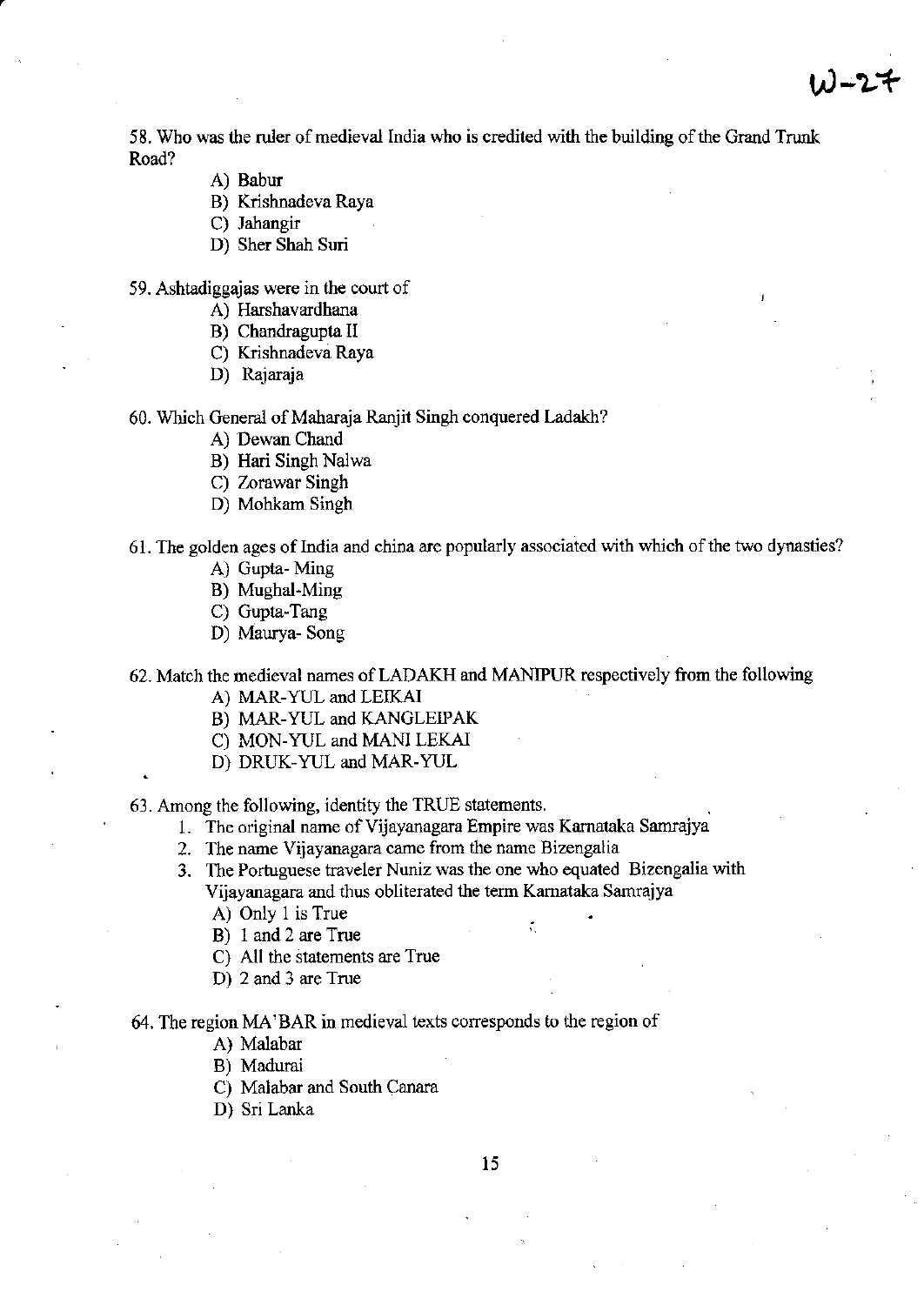$10 - 27$ 

**65. In what language was** *Sirappuranam,* **a work on the life** of the **Prophet Muhammad, written?**  A) Tamil

- B) Malayalam
- 
- C) Konkani
- D) Kannada

66, Which of the following is WRONGLY matched?

- A) Huvishka Kushan
- B) Rajendra  $-$  Chola
- C) Krishnadevaraya Vijayanagara
- D) Krishnapala Pala

67, Which of the following traveler did not visit the Mughal Empire?

- **A) Francois Bernier**
- **B) Tavernier**
- C) Ralph Fitch
- D) Fernao Nuniz

**68. Which** of the **following stages** of historical **development is correctly placed in the chronological order?** 

- **A) Renaissance - Reformation - Feudalism - Capitalism**
- **B) Feudalism - Renaissance - Reformation - Capitalism**
- **C) Feudalism - Reformation - Renaissance - Capitalism**
- **D) Renaissance - Feudalism - Reformation - Capitalism**

**69. Which were the places where Buddha and Mahavira attained nirvana respectively?** 

- A) Lwnbini, Nalanda
- B) Bodhgaya, Nalanda
- C) Bodhgaya, Pavapuri
- D) Saranath, Rajgir

70, Match the dynasties in List~I with their Capitals in List-II

| LIST- I      | LIST-II          |  |  |
|--------------|------------------|--|--|
| 1. Hoysalas  | a) Vengi $\cdot$ |  |  |
| 2. Kakatiyas | b) Madurai       |  |  |
| 3. Pandyas   | c) Dwarasamudra  |  |  |
| 4. Chalukyas | d) Warangal      |  |  |
|              |                  |  |  |

**Choose the correct answer from the following:** 

- A) I-c, 2-d, 3-b, 4-a
- B) l-b,2-d,3-c,4-a
- C)  $1-c$ ,  $2-d$ ,  $3-a$ ,  $4-b$
- D) 1-d, 2-c, 3-b, 4-a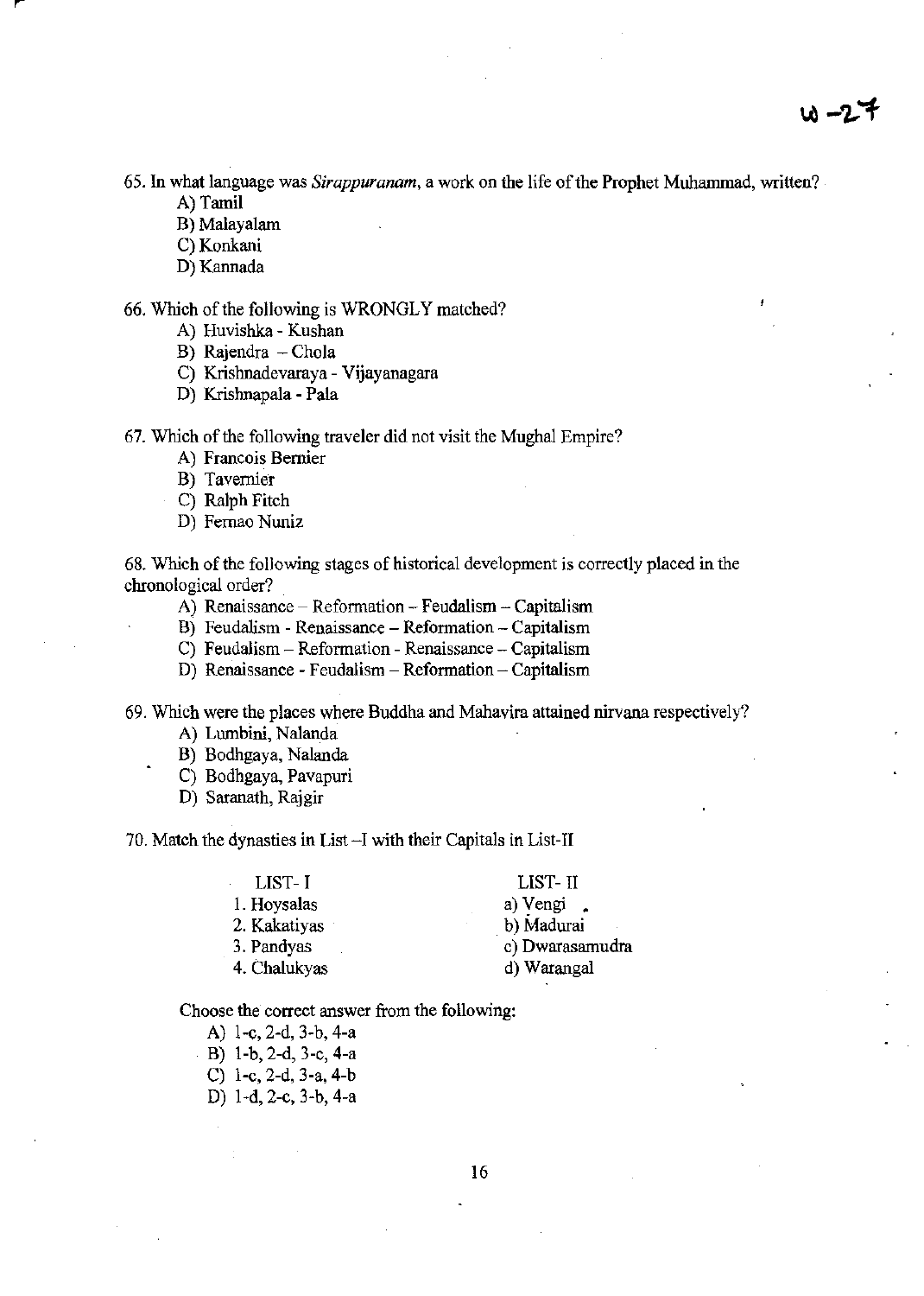71. In which year the Imperial Forest Department was established in colonial India?

A) 1818

B) 1855

C) 1864

D) 1911

72. Which of the following statements are CORRECT regarding the Bengal revolutionary **organizations in the 1920s?** 

**1. Anushilan group joined forces with Subhas Chandra Bose** 

2. Yugantar group backed the efforts of J.M. Sengupta

**3. The most active and famous was the Chittagong Revolt group under Surya Sen** 

**Choose the correct statements:** 

A) 1 and 2

B) 2and3

C) Only 3

D) Neither 1 nor 3

#### **73. Which** of the **following statement is NOT correct?**

- **A) Leo Tolstoy was an important influence on Gandhi**
- B) Gandhi wrote Hind Swaraj originally in Gujarati in 1909
- C) Gandhi returned from South Africa in 1915 to begin his work in India
- **D) Gandhi became the President of Indian National Congress in 1922**

**74. The Utilitarian agenda for India was chalked out by** 

- A) Lord Cornwallis, Thomas Munro and Lord William Bentinck.
- B) Warren Hastings, Lord Wellesley and Edmund Burke.
- C) Jeremy Bentham, James Mill and Thomas Babington Macaulay.
- D) Jeremy Bentham, William Bentinck, Holt Mackenzie, Montstuart Elphinstone .

. **75. Match the actors in List-I and their roles, given in List-II, in the trial** of Mahatma **Gandhi in**  1922.

|  | List-I |  |
|--|--------|--|
|  |        |  |

1. Shankar1a1 Banker 2. P.C. Bamford.

3. C. Broomfield.

4. Rae Bahadur Giridhari1al.

List-II a. The Judge

**b. Public Prosecutor.** 

c. Director of the Intelligence Bureau.

**d. Mahatina Gandhi's co-accused.** 

**Choose the correct answer from the following:** 

A) 1· d, 2·c, 3-a, 4-b B) 1-c, 2-a, 3-b, 4-d C) 1· b, 2-d, 3-a, 4-c D) 1- d, 2-b, 3-b, 4·a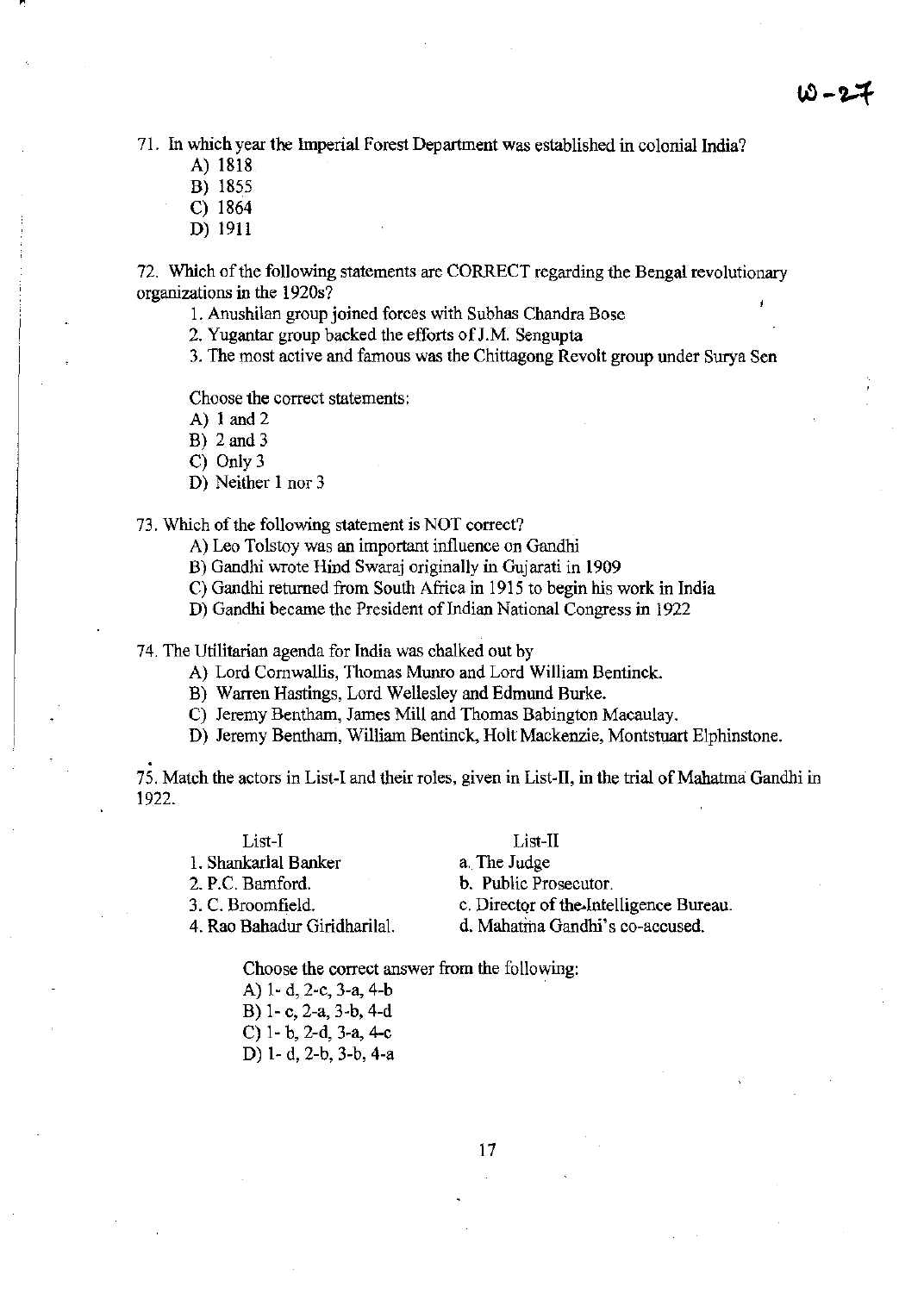76. Who among the following was the first publicly known Indian from a higb caste who set **aside all Brahminical travel restrictions across the seas (Kaalapani) and set sail for England?** 

- A) Swami Vivekananda
- B) Rammohun Roy
- C) Iswara Chandra Vidyasagar
- D) Dayananda Saraswati

**77. Which** of the **following social reformer propounded the** *sarvajanik satya dharma,* **religiam?** 

- A) Jyotiba Phule
- B) Periyar Ramaswamy
- C) Keshab Chandra Sen
- D) Ramakrishna Paramahamsa
- 78. Match the following
	- *1. Discovery of India* a. M.K. Gandhi
		-
		-
	- *4. Poverty and* Un~British *Rule in India* **d. Jyotirao Govindrao Phule**
	- - A) I-a, 2-c, 3-b, 4-e, 5-d
		- B) I-b, 2-c, 3-a, 4-d, 5-e
		- C) I-b, 2-c, 3-a, 4-e, 5-d
		- D) I-b, 2-d, 3-a, 4-e, 5-c

- *2. Annihilation of Caste* b. Jawaharlal Nehru
- *3. Hind Swaraj* c. Dr. B.R. Ambedkar
	-
- *5. Gulamgiri* **e. Dadabhai Naoroji**
- **79. Assertion (A): Raja Rammohan Roy was one** of the **first Indian leaders to start an agitation for political refonn.**

Reason (R): He founded the Landholders' Society at Calcutta in 1838.

- **Choose answer from the following**
- **A) A is correct, but R is wrong**
- **B) A is wrong, but R is correct**
- C) Both A and R are correct and R explains A.
- D) Both A and R are correct but R does not explain A
- **80. The Dufferin Fund, established in 1885 after Vicereine Lady Dufferin, was meant for** 
	- A) British Military Welfare Fund
	- **B) Corpus fund for the welfare** of Europeans **living in India**
	- C) Medical aid especially to the Indian women.
	- **D) British Government grant for Education in India.**

**81. Who among the following is known to have coined the motto, "Indian literature is one, though written in many languages"** ?

- A) Rabindranath Tagore
- B) Jawaharlal Nehru
- C) Sarvepalli Radhakrishnan
- D) M.K. Gandhi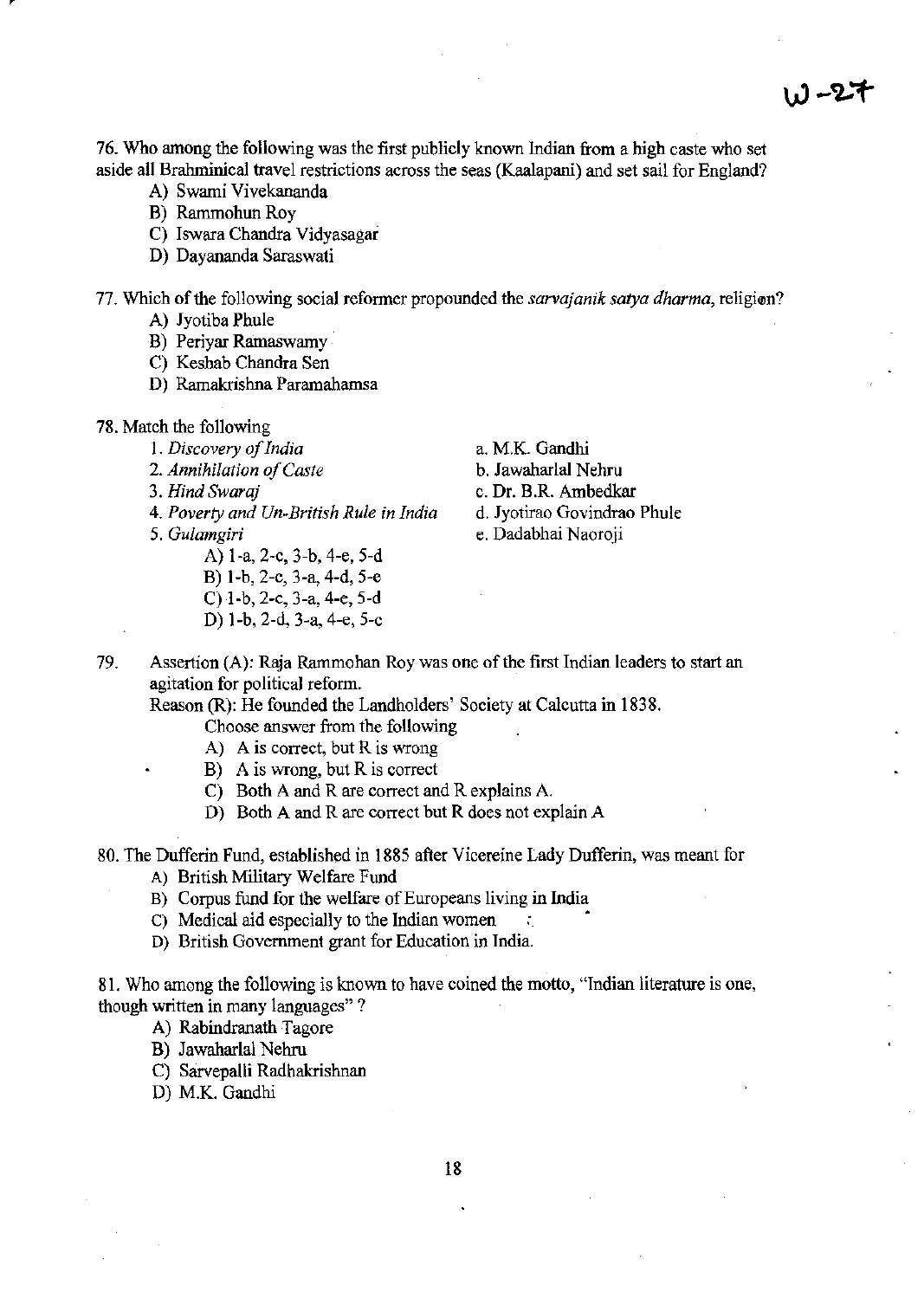**82. Who is infamous for making the statement, "[A] single shelf of a good European library was worth the whole native literature of India and Arabia"?** 

- A) William Bentick
- B) Charles Grant
- C) Raja Ramohan Roy
- D) Thomas Babington Macaulay

#### **83. Khudai Khidmatgars were also known as**

- A) Black Shirts
- B) Yellow Shirts
- C) Red Shirts
- D) Green Shirts

84. The Indian Independence League was formed in the year 1942 in

- A) Singapore
- B) Tokyo
- C) Berlin
- D) Hong Kong

### 85. Which of the following event did NOT take place in 1893?

- **A) Communal rioting around the issues of cow**
- B) Founding of the Poona Sarvajanik Sabha
- C) Establishment of Ganapati festival by Tilak
- **D) Swami Vivekananda attended the World Parliament of Religions**

**86. The viceroy who passed legislation to preserve the ancient monuments of India was** 

- A) Lord Ripon
- B) Lord Dufferin
- C) Lord Curzon
- D) Lord Minto

87. Francis Whyte Ellis, Alexander Campbell and Rohert Caldwell were all keenly interested in

- A) Tracing the influence of Persian in indigenous languages of India broadly clubbed **together as Moorish.**
- B) Tracking the influence of Sanskrit on indigenous.languages of lndia.
- **C) Mapping the** Malayo~Polynesian **group** of languages **in the Deccan in order to detennine the precise extensions of linguistic zones.**
- **D)** Mapping the non-Indo European or Dravidian families of languages.

88. Which of the following statements are CORRECT?

- **L U.R Ananthamurthy wrote his classic novel** *Samskara* **in Kannada in 1965**
- *2. Samskara* **was made into a Kannada film in the 1990s**
- 3. A.K. Ramanujan translated *Samskara* into English in 1976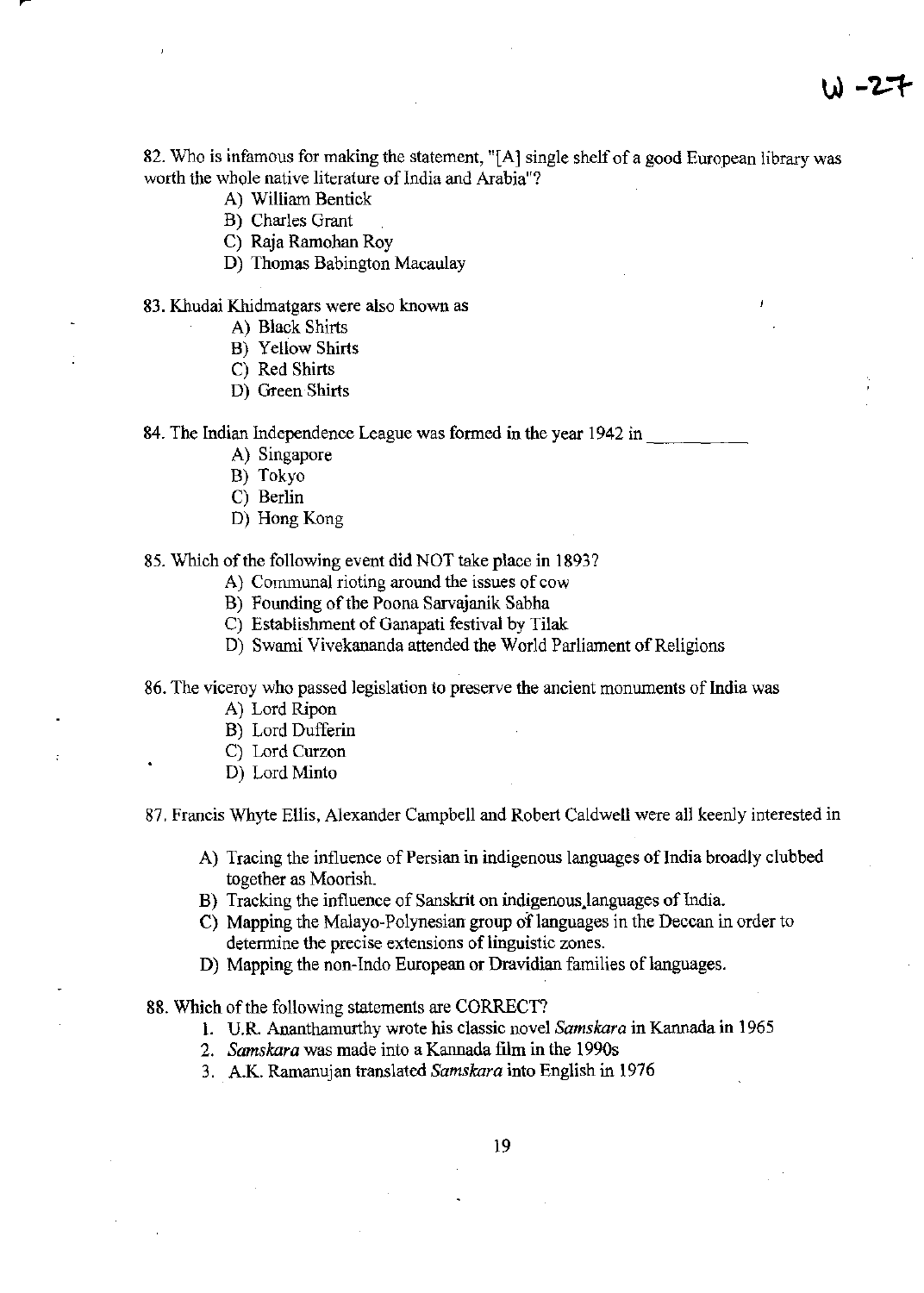**Choose the correct answer from the following:** 

- A) Only 1
- B) 1 and 3
- C)  $2$  and  $3$
- D) All the three

**89. Arrange the following historical events/movements chronologically in ascending order** 

- 1. Jallianwaia Bagh massacre
- **2. Non-Cooperation Movement**
- 3. Rowlatt Act
- 4. Champaran Satyagraha
	- A) 4-3-1-2
	- B) 4-1-3-2
	- C) 3-1-4-2
	- D) 2-1-3-4

**90. Arrange the following institutions according to the year in which they are established starting from the earliest** 

- l. Council of Scientific and Industrial Research (CSIR)
- 2. Tata Institute of Fundamental Research (TIFR)
- 3. Indian Council of Agricultural Research (ICAR)
- 4. Department of Atomic Energy (DAE)
- A) 3-2-1-4
- B) 4-3-1-2
- C) 3-1-2-4
- D) 3-1-4-2

9l. Which of the following is NOT correctly matched?

- A) Portugal Brazil
- **B) Spain - Mexico**
- **C) France - Haiti**
- D) Belgium Quebec

**92. 1492, the year in which Columbus discovered sea route to America was also the year** 

- A) The end of Crusades
- B) The end of Plague
- C) The beginning of the Spanish Inquisition
- D) Bitth of Protestantism

93. The reforms of GLASNOST and PERESTRJOKA were initiated in the USSR under the leadership of

- A) Leonid Brezhnev
- B) Mikhail Gorbachev
- C) Yuri Andropov
- D) Boris Yeltsin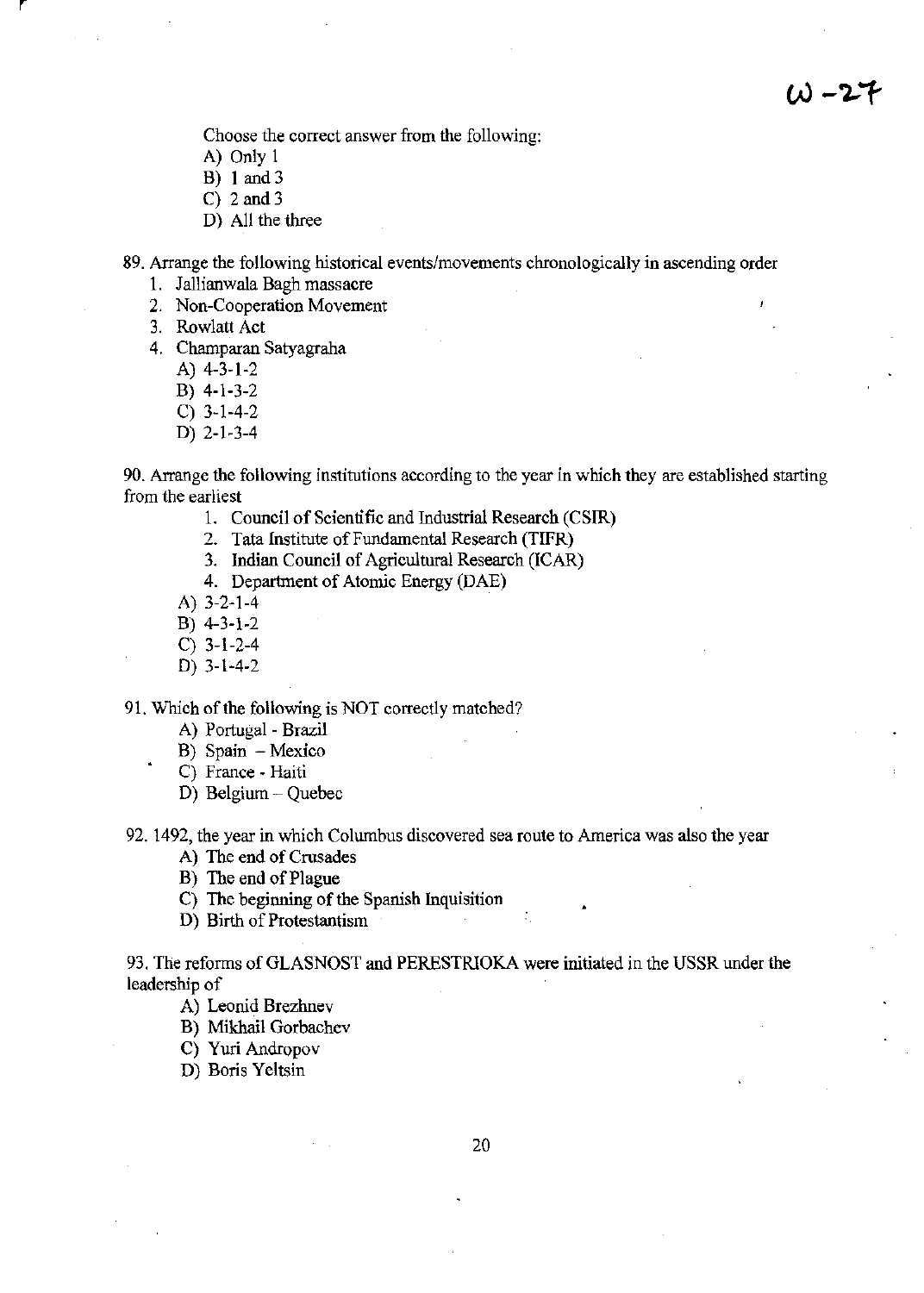**94. The British explorer/imperialist who made deep inroads into Africa in the second** half of the **nineteenth century was** 

- A) James Cook
- B) Alfred Wallace
- C) Cecil Rhodes
- D) Richard Burton

95. The Medici family, a wealthy trading and banking family of Florence, Italy exerted their **influence during which period?** 

A) Renaissance

Ģ

- B) Catholic Reformation
- C) Mussolini period
- D) Unification of Italy

96. Which of the following English philosopher coined the phrase 'survival of the fittest'?

- A) Adam Smith
- B) Herbert Spencer
- C) Tomas Malthus
- D) Charles Darwin

#### **97. Match the authors and the books correctly**

- 
- 
- 
- 
- 
- 1. Yuval Noah Harari a) The Time Machine
- 2. Joseph Stiglitz b) The Clash of Civilizations
- 3. H.G. Wells c) The End of History and the Last Man
- **4. Francis Fukuyama d) Sapiens: A** Brief History of Humankind

 $W - 27$ 

- **5. Samuel Huntington e) Globalization and its Discontents** 
	- A) 1-e, 2-c, 3-a, 4-d, 5-a
		- B) I-d, 2-e, 3-b, 4-a, 5-b
		- C) I-d, 2-e, 3-a, 4-c, 5-b
		- D) I-e, 2-c, 3-a, 4-d, 5-a

**98. Which** of the **following statements about the American Christian Civil Rights activist Martin**  Luther King Jr. are CORRECT?

- **1. King advocated nonviolence, but was assassinated at the age of39**
- **2. King was famous for his "I Have a Dream' speech**
- **3. King was posthumously awarded the Nobel Price for Peace** +
- 4. His birthday is observed as Martin Luther King Jr. Day as a federal holiday •

**Choose the correct answer from the following:** 

- A) All are Correct
- B) I and 2
- C) 1,2and4
- D) 2,3, and 4